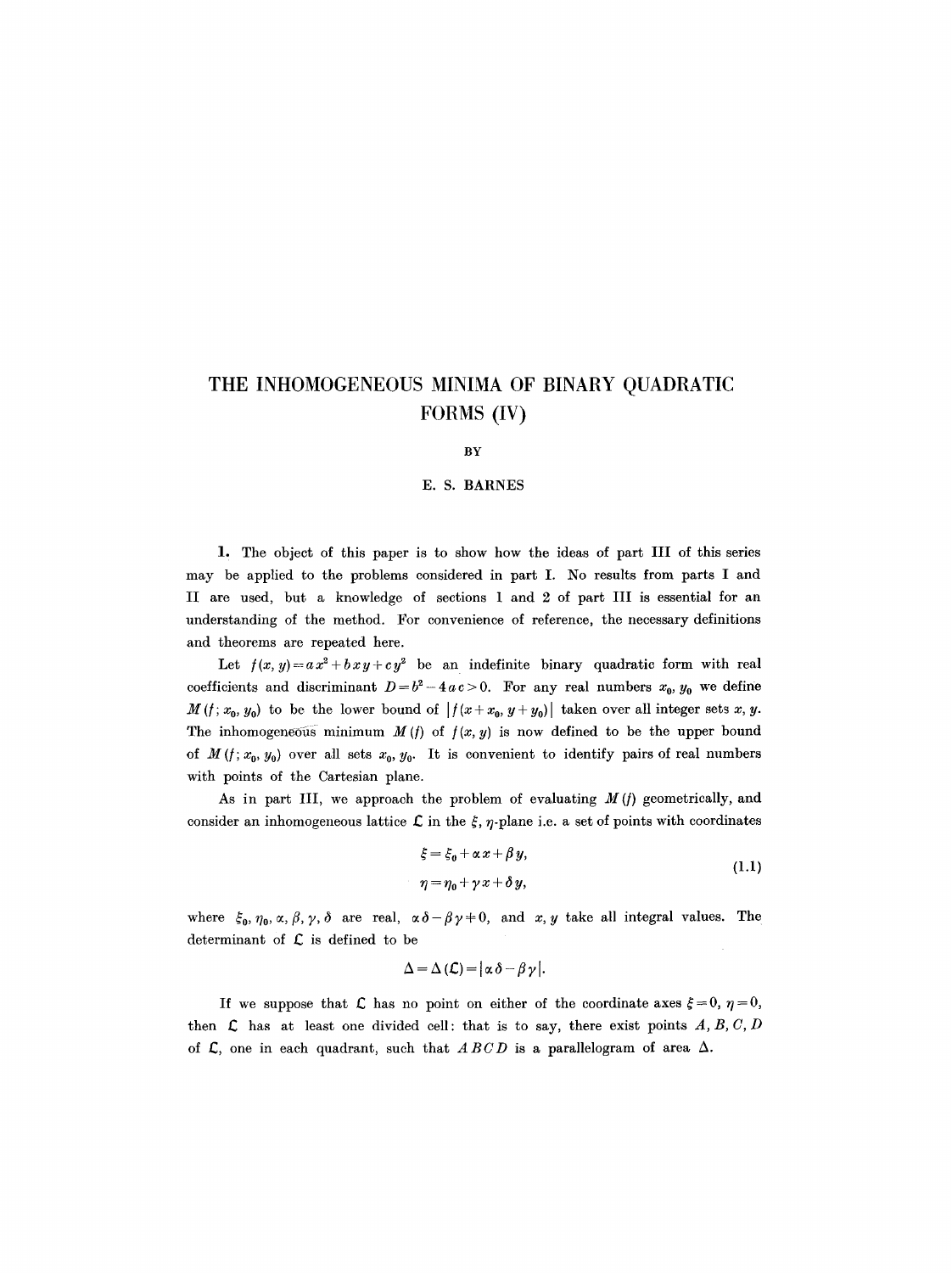If we suppose further that there exists no lattice-vector of  $C$  parallel to either of the coordinate axes (the condition for which is simply that the ratios  $\alpha/\beta$  and  $\gamma/\delta$ in (1.1) shall be irrational), then  $\mathcal L$  has an infinity of divided cells  $A_n B_n C_n D_n$  $(-\infty < n < \infty)$ . The relations between the vertices of successive cells are:

$$
A_{n+1} = A_n - (h_n + 1) V_n
$$
  
\n
$$
B_{n+1} = A_n - h_n V_n
$$
  
\n
$$
C_{n+1} = C_n + (k_n + 1) V_n
$$
  
\n
$$
D_{n+1} = C_n + k_n V_n
$$
\n(1.2)

 $a_{n+1} = h_n + k_n,$  (1.3)

where  $V_n$  is the lattice-vector

$$
V_n = A_n - D_n = B_n - C_n.
$$

Here the convention is adopted that  $A_n$ ,  $C_n$  lie one in each of the first and third quadrants, and  $B_n$ ,  $D_n$  lie one in each of the second and fourth quadrants. The integers  $h_n$ ,  $k_n$  are then uniquely determined by the cell  $A_n B_n C_n D_n$ ; they are non-zero and have the same sign.

Let the  $\xi$ ,  $\eta$ -coordinates of  $A_n$ ,  $B_n$ ,  $C_n$ ,  $D_n$  be given by

$$
C_n = (\xi_n, \eta_n), \quad B_n = (\xi_n + \alpha_n, \eta_n + \gamma_n), \quad D_n = (\xi_n + \beta_n, \eta_n + \delta_n),
$$

$$
A_n = (\xi_n + \alpha_n + \beta_n, \eta_n + \gamma_n + \delta_n),
$$

$$
V_n = (\alpha_n, \gamma_n) = (-\beta_{n+1}, -\delta_{n+1}).
$$

If we write

so that

it follows that

 $\alpha_n = (-1)^n (\alpha_0 p_n - \beta_0 q_n),$  $\gamma_n = (-1)^n (\gamma_0 p_n - \delta_0 q_n),$ 

where

$$
p_{-1}=0, q_{-1}=-1; p_0=1, q_0=0
$$

and

$$
\frac{p_n}{q_n} = a_1 - \frac{1}{a_2} - \frac{1}{a_3} - \dots - \frac{1}{a_n} = [a_1, a_2, \dots, a_n] \quad (n \ge 1),
$$
\n
$$
\frac{(-q_{-n})}{(-p_{-n})} = a_0 - \frac{1}{a_{-1}} - \frac{1}{a_{-2}} - \dots - \frac{1}{a_{-n+2}} = [a_0, a_{-1}, \dots, a_{-n+2}] \quad (n \ge 2).
$$

A passage to the limit gives

$$
\frac{\alpha_0}{\beta_0} = \theta = [a_0, a_{-1}, a_{-2}, \ldots], \quad \frac{\delta_0}{\gamma_0} = \phi_0 = [a_1, a_2, a_3, \ldots],
$$

(the continued fractions being necessarily convergent). If for each  $n$  we set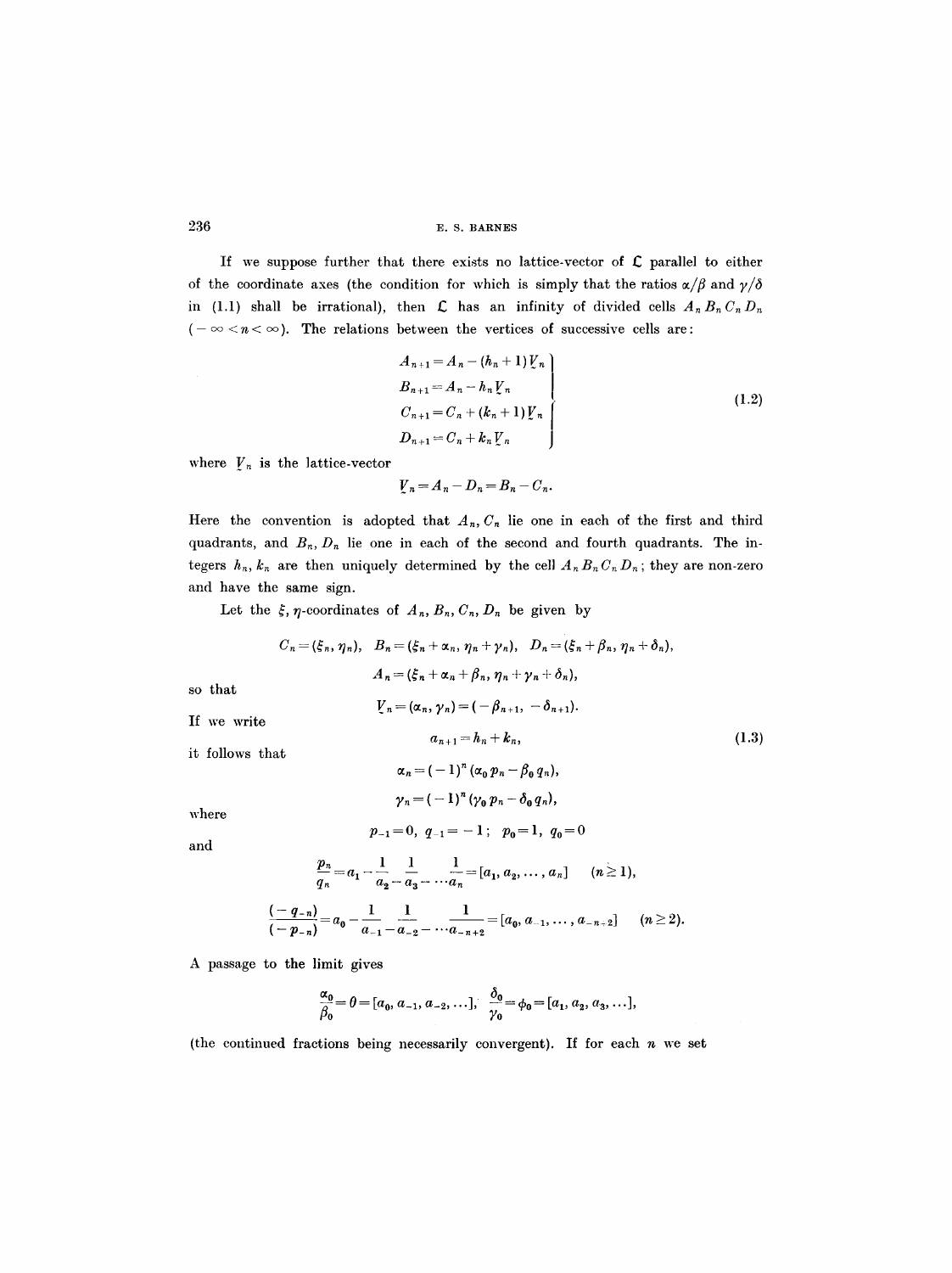THE INHOMOGENEOUS MINIMA OF BINARY QUADRATIC FORMS  $(iv)$  237

$$
\varepsilon_n = h_n - k_n, \tag{1.4}
$$

$$
\theta_n = [a_n, a_{n-1}, a_{n-2}, \dots], \quad \phi_n = [a_{n+1}, a_{n+2}, a_{n+3}, \dots], \tag{1.5}
$$

we have further

We call

$$
2\xi_0 + \alpha_0 + \gamma_0 = \sum_{n=1}^{\infty} (-1)^{n-1} \varepsilon_{-n} (\alpha_0 p_{-n} - \beta_0 q_{-n}) = \beta_0 \sum_{n=0}^{\infty} (-1)^n \frac{\varepsilon_{-n-1}}{\theta_{-1} \theta_{-2} \cdots \theta_{-n}}, \quad (1.6)
$$

$$
2\eta_0+\gamma_0+\delta_0=\sum_{n=0}^{\infty}(-1)^n\,\varepsilon_n\,(\gamma_0\,p_n-\delta_0\,q_n)=\gamma_0\sum_{n=0}^{\infty}(-1)^n\,\frac{\varepsilon_n}{\phi_1\,\phi_2\ldots\,\phi_n}.\qquad\qquad(1.7)
$$

To relate these ideas to that of the inhomogeneous minimum of a binary quadratic form  $f(x, y)$ , we observe that for points of  $\mathcal L$  we have

$$
\xi \eta = (\xi_0 + \alpha_0 x + \beta_0 y) (\eta_0 + \gamma_0 x + \delta_0 y).
$$
  

$$
f(x, y) = (\alpha_0 x + \beta_0 y) (\gamma_0 x + \delta_0 y)
$$

a form associated with  $\mathcal{L}$ ; it has discriminant  $D=(\alpha_0\delta_0-\beta_0\gamma_0)^2=\Delta^2$ . If  $x_0, y_0$  are any real numbers and we write

$$
\xi_0\!=\!\alpha_0\,x_0\!+\!\beta_0\,y_0,\ \ \, \eta_0\!=\!\gamma_0\,x_0\!+\!\delta_0\,y_0,
$$

it is clear that  $f(x+x_0, y+y_0)$  takes the same set of values for integral x, y as the product  $\xi \eta$  for points of  $\mathcal{L}$ . Thus

$$
M(f; x_0, y_0) = \underset{(\xi, \eta) \in \mathcal{L}}{\text{g.l.b.}} |\xi \eta|.
$$

As was proved in part III, Theorem 5, this lower bound is also the lower bound of  $|\xi\eta|$  taken over the vertices  $A_n$ ,  $B_n$ ,  $C_n$ ,  $D_n$  of the chain of divided cells. It follows that

$$
M(f; x_0, y_0) = g.l. b. \min \{ \left| \xi_n \eta_n \right|, \left| \left( \xi_n + \alpha_n \right) \left( \eta_n + \gamma_n \right) \right|, \left| \left( \xi_n + \beta_n \right) \left( \eta_n + \delta_n \right) \right|, \\ \left| \left( \xi_n + \alpha_n + \beta_n \right) \left( \eta_n + \gamma_n + \delta_n \right) \right| \}.
$$
 (1.8)

It follows also that  $f(x+x_0, y+y_0)$  is equivalent to

$$
f_n(x+x_n, y+y_n)=(\xi_n+\alpha_n x+\beta_n y)(\eta_n+\gamma_n x+\delta_n y) \qquad (1.9)
$$

for each  $n$  by a unimodular integral affine transformation, i.e. a transformation

$$
x \rightarrow px + qy + a,
$$
  

$$
y \rightarrow rx + sy + b,
$$

where  $ps-qr = \pm 1$  and  $p, q, r, s, a, b$  are integral.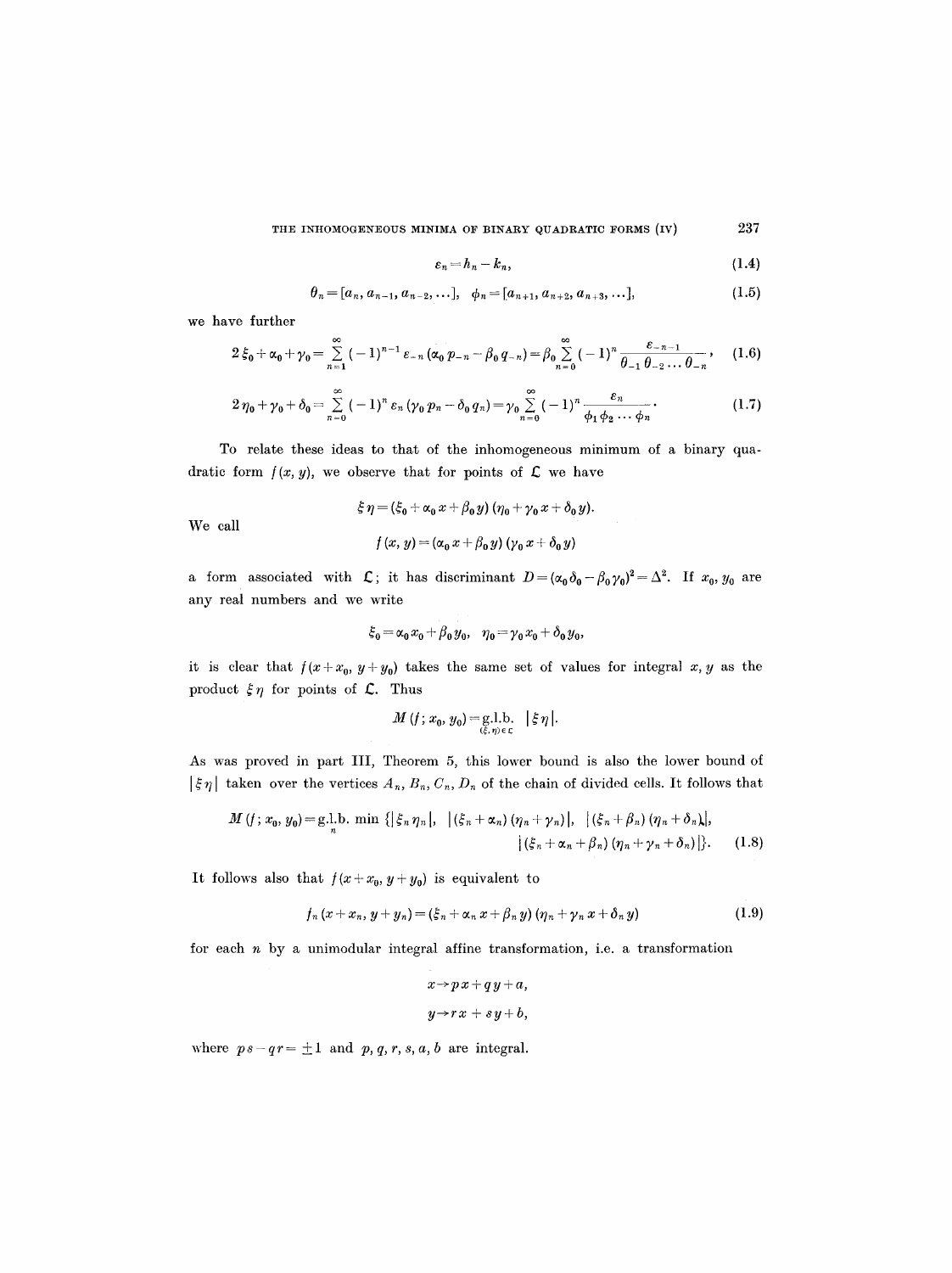#### **2. /-reduced forms**

We shall say that an indefinite binary quadratic form  $\phi(x, y)$ , of determinant  $D = \Delta^2 > 0$ , is inhomogeneously reduced, or *I-reduced*, if it may be factorized in the form

$$
\phi(x, y) = \lambda (\theta x + y) (x + \phi y),
$$

$$
|\theta| > 1, |\phi| > 1.
$$

By comparison of determinants it is clear that

$$
\phi(x, y) = \pm \frac{\Delta}{\left|\theta \phi - 1\right|} (\theta x + y) (x + \phi y). \tag{2.1}
$$

Lemma 2.1.  $If$   $f(x, y)$  has integral coefficients and does not represent zero, there are only finitely many I-reduced forms equivalent to  $f(x, y)$ .

**Proof.** Let  $\phi(x, y) = ax^2 + bxy + cy^2$  be *I*-reduced and equivalent to  $f(x, y)$ . Then it is easily seen from the definition that each of  $2|a|, 2|c|$  lies strictly between  $|b-\Delta|$  and  $|b+\Delta|$ , where  $\Delta^2$  is the discriminant of f and therefore of  $\phi$ . Since the forms  $ax^2 \pm bxy + cy^2$  are equivalent, it is sufficient to suppose that  $b \ge 0$ . Thus

$$
|b-\Delta|<2|a|, \qquad 2|c|<|b+\Delta|.\tag{2.2}
$$

If now  $0 \leq b < \Delta$ , the relation

 $-4ac = \Delta^2 - b^2$ 

shows that, for each *b,* there are only a finite number of possible values of each of a and c.

We cannot have  $b = \Delta$ , since f is not a zero form, so that it remains to consider  $b > \Delta$ . Since  $4ac = b^2 - \Delta^2$ , a and c have the same sign. Writing  $k = c - a$ , we have from (2.2)

also  $|k|=|c-a|<\frac{1}{2}(b+\Delta)-\frac{1}{2}(b-\Delta)=\Delta;$  $(a + c)^2 - k^2 = 4 a c = b^2 - \Delta^2$ ,

whence

 $\Delta^2 - k^2 = (b - a - c) (b + a + c).$ 

For each of the finite number of possible values of  $k$ , there are only a finite number of choices of  $b-a-c$  and  $b+a+c$ . It follows at once that each of a, b and c can take only a finite number of values.

Lemma 2.2. If  $f(x, y)$  is an indefinite quadratic form which does not represent zero, there exists an I-reduced form equivalent to it.

where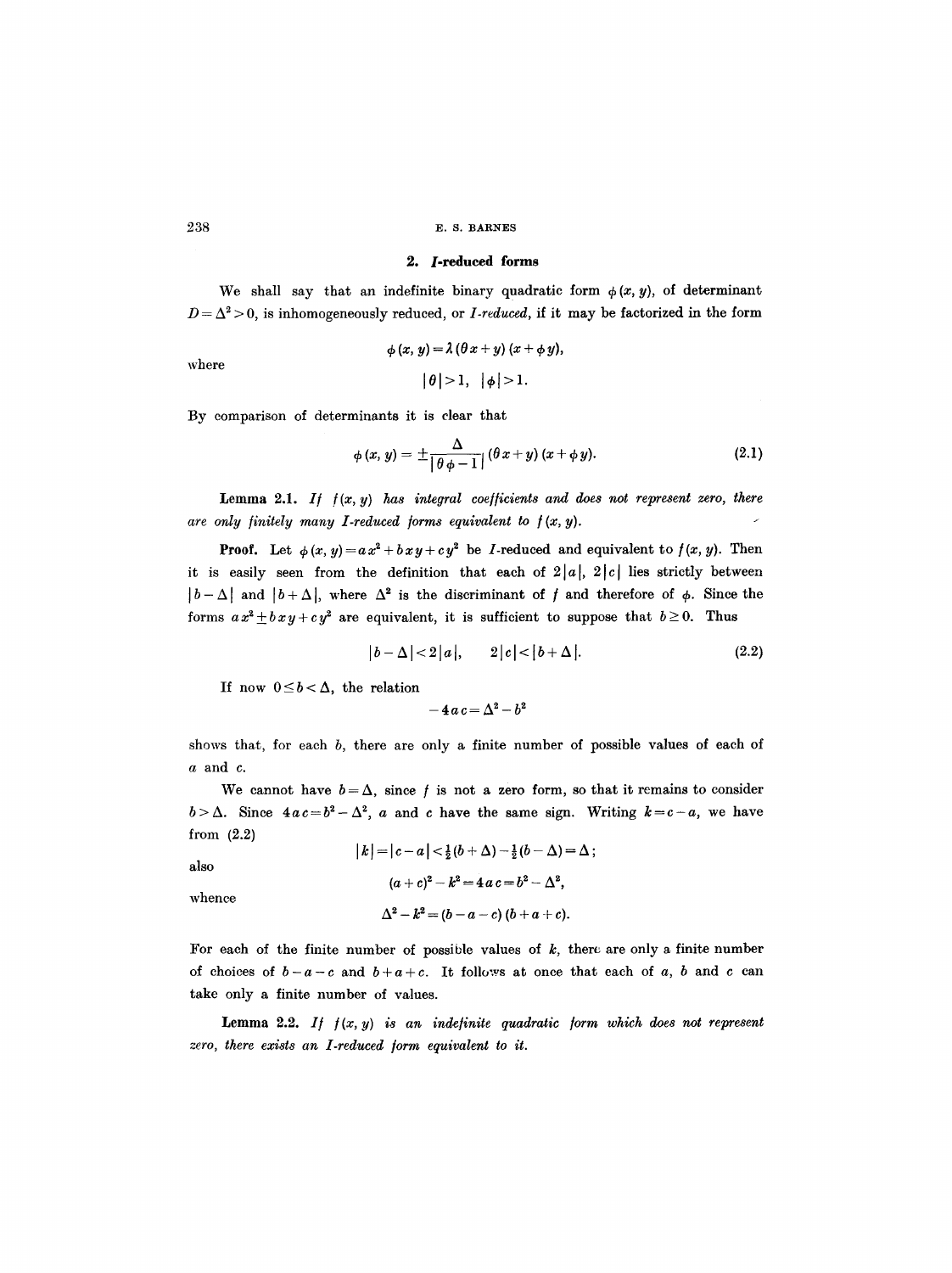**Proof.** It is well known that  $f(x, y)$  is equivalent to a form reduced in the sense of Gauss, i.e. a form (2.1) satisfying the more stringent inequalities

$$
\theta<-1, \ \ \phi>1.
$$

Now it was shown in part III, § 4, that any irrational  $\alpha$  with  $|\alpha|>1$  may be expanded (in infinitely many ways) as a continued fraction

$$
\alpha = a_1 - \frac{1}{a_2 - a_3} - \dots = [a_1, a_2, a_3, \dots],
$$

where the integers  $a_n$  satisfy the conditions:  $|a_n| \geq 2$ ;  $a_n$  is not constantly equal to 2 or to  $-2$  for large n. Conversely, if  $\{a_n\}$  is any sequence of integers satisfying these conditions, the continued fraction  $[a_1, a_2, a_3, \ldots]$  converges to a real number  $\alpha$ . with  $|\alpha| > 1$ .

From this point, the theory of chains of /-reduced forms and the associated continued fractions may be developed in a similar way to any of the classical theories of reduced forms. The important difference is that now there exist infinitely many chains of reduced forms equivalent to a given form; moreover, any single chain need not contain all the *I*-reduced forms equivalent to a given form.

Now let  ${a_n}$  ( $-\infty < n < \infty$ ) be any chain of integers satisfying the conditions:

 $|a_n|\geq 2;$ 

 $\left\{a_n\right\}$  is not constantly equal to 2 or to  $-2$  for large n of either sign.

We can then associate with  $\{a_n\}$  a chain of integer pairs  $\{h_n, k_n\}$  satisfying the conditions

- (i)  $h_n + k_n = a_{n+1}$ ;
- (ii)  $h_n$  and  $k_n$  are non-zero and have the same sign;
- (E): (iii) neither  $h_n$  nor  $k_n$  is constantly equal to  $-1$  for large n of either sign;
	- (iv) the relation  $h_{n+2r}=k_{n+2r+1}=1$  does not hold, for any n, either for all  $r\geq0$  or for all  $r\leq0$ .

As was shown in part III, Lemma 1, the chain  $\{h_n, k_n\}$  derived from the successive construction of divided cells of a lattice, according to the formula (1.2), satisfy the conditions (E) (ii), (iii), (iv); and then (E) (i) implies that the chain  $\{a_n\}$  satisfies the condition (A). Thus (A) and (E) are *necessary* conditions for the constants  $h_n$ ,  $k_n$ ,  $a_n$ to correspond to a chain of divided cells of a lattice. We shall now show that they are *su//icient.*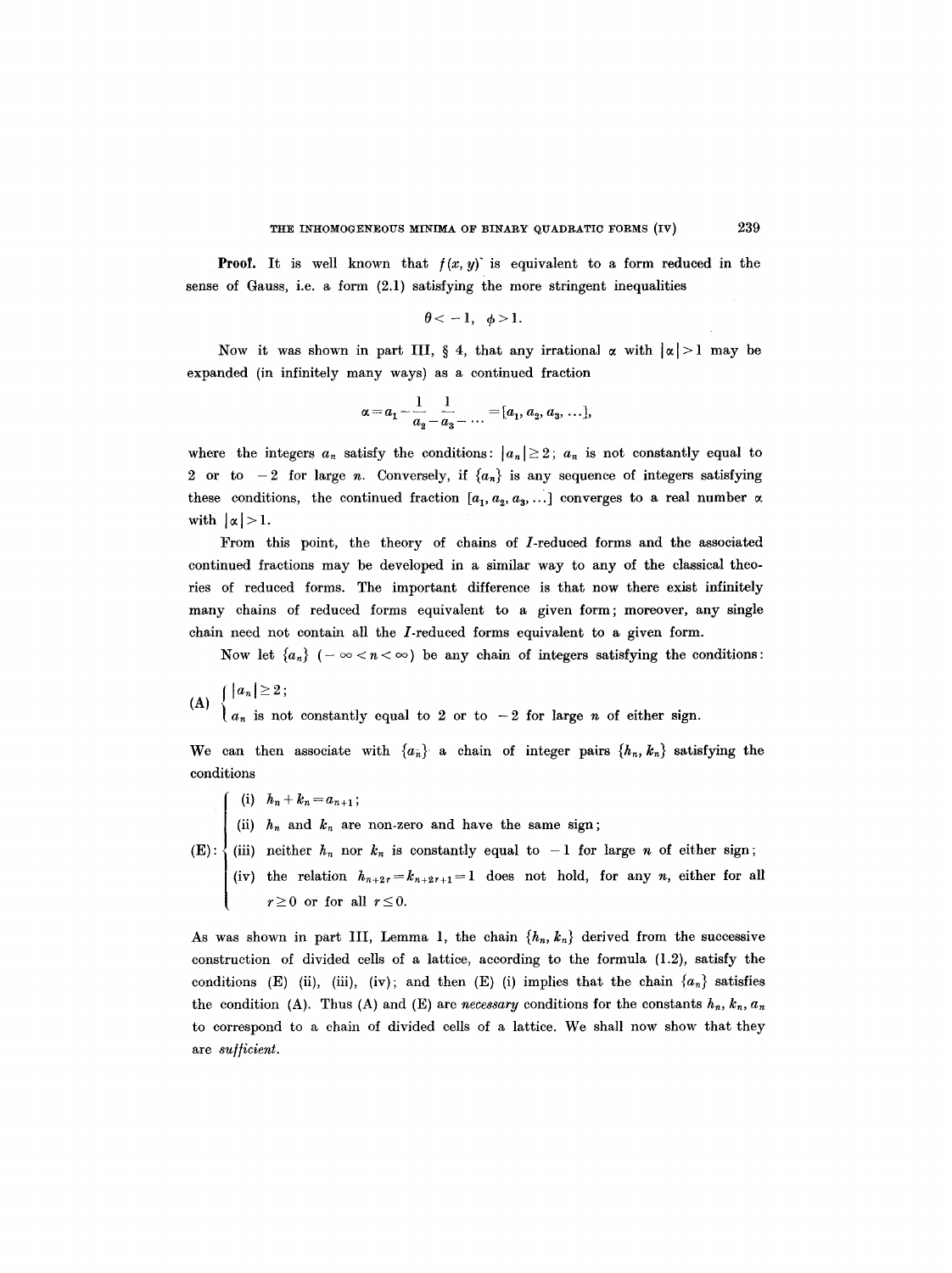We first note, as remarked above, that if  $\{a_n\}$  satisfies (A), then the numbers  $\theta_n$ ,  $\phi_n$  of (1.5) are well defined and satisfy  $|\theta_n| > 1$ ,  $|\phi_n| > 1$ .

We next prove that the series (1.6) and (1.7), with  $\varepsilon_n=h_n-k_n$ , are absolutely convergent provided that  $\{h_n, k_n\}$  satisfy E (i), (ii).

**Lemma 2.3.** The series 
$$
\sum_{n=1}^{\infty} \frac{|a_{n+1}| - 2}{|\phi_1 \phi_2 ... \phi_n|}
$$
 is convergent and  

$$
\sum_{n=0}^{\infty} \frac{|a_{n+1}| - 2}{|\phi_1 \phi_2 ... \phi_n|} \le |\phi_0| - 1.
$$
 (2.3)

*Equality holds in*  $(2.3)$  *if and only if a<sub>n</sub> has constant sign.* 

**Proof.** We have

and so, using Lemma 2.3,

$$
\phi_{n-1}=[a_n,a_{n+1},\ldots]=a_n-\frac{1}{\phi_n},
$$

and so

$$
|\phi_{n-1}| - 1 \ge |a_n| - \frac{1}{|\phi_n|} - 1 = |a_n| - 2 + \frac{|\phi_n| - 1}{|\phi_n|}.
$$
 (2.4)

Using this relation for  $n = 1, 2, \ldots$ , we have

$$
|\phi_0|-1 \ge |a_1|-2+\frac{|a_2|-2}{|\phi_1|}+\cdots+\frac{|a_n|-2}{|\phi_1\phi_2\cdots\phi_{n-1}|}+\frac{|\phi_n|-1}{|\phi_1\phi_2\cdots\phi_n|}.
$$

The first assertion of the lemma follows at once, since  $|\phi_n|-1=0$ .

There is clearly inequality in (2.3) if there is inequality in (2.4) for any value of *n*; and equality holds in (2.4) if and only if  $a_n$  and  $\phi_n$  have the same sign, i.e. if and only if  $a_n$  and  $a_{n+1}$  have the same sign, since always  $|\phi_n - a_{n+1}| = \frac{1}{1} < 1$ . Thus equality holds in  $(2.3)$  if and only if  $a_n$  has constant sign.

**Lemma 2.4.** *If*  $\{h_n, k_n\}$  satisfies the conditions (E), the series

$$
\sum_{n=0}^{\infty} (-1)^n \frac{\varepsilon_n}{\phi_1 \phi_2 \cdots \phi_n}
$$

of (1.7) *is absolutely convergent, and its sum is numerically less than*  $|\phi_0|-1$ .

**Proof.** Since  $\varepsilon_n = h_n - k_n$  and  $h_n$ ,  $k_n$  satisfy (E) (i) and (ii), we have

$$
|\varepsilon_n| \!\leq\! |a_{n+1}|-2
$$

$$
\left|\sum_{n=0}^{\infty}(-1)^n\frac{\varepsilon_n}{\phi_1\phi_2\cdots\phi_n}\right|\leq \sum_{n=0}^{\infty}\frac{|a_{n+1}|-2}{|\phi_1\phi_2\cdots\phi_n|}\leq |\phi_0|-1.
$$
 (2.5)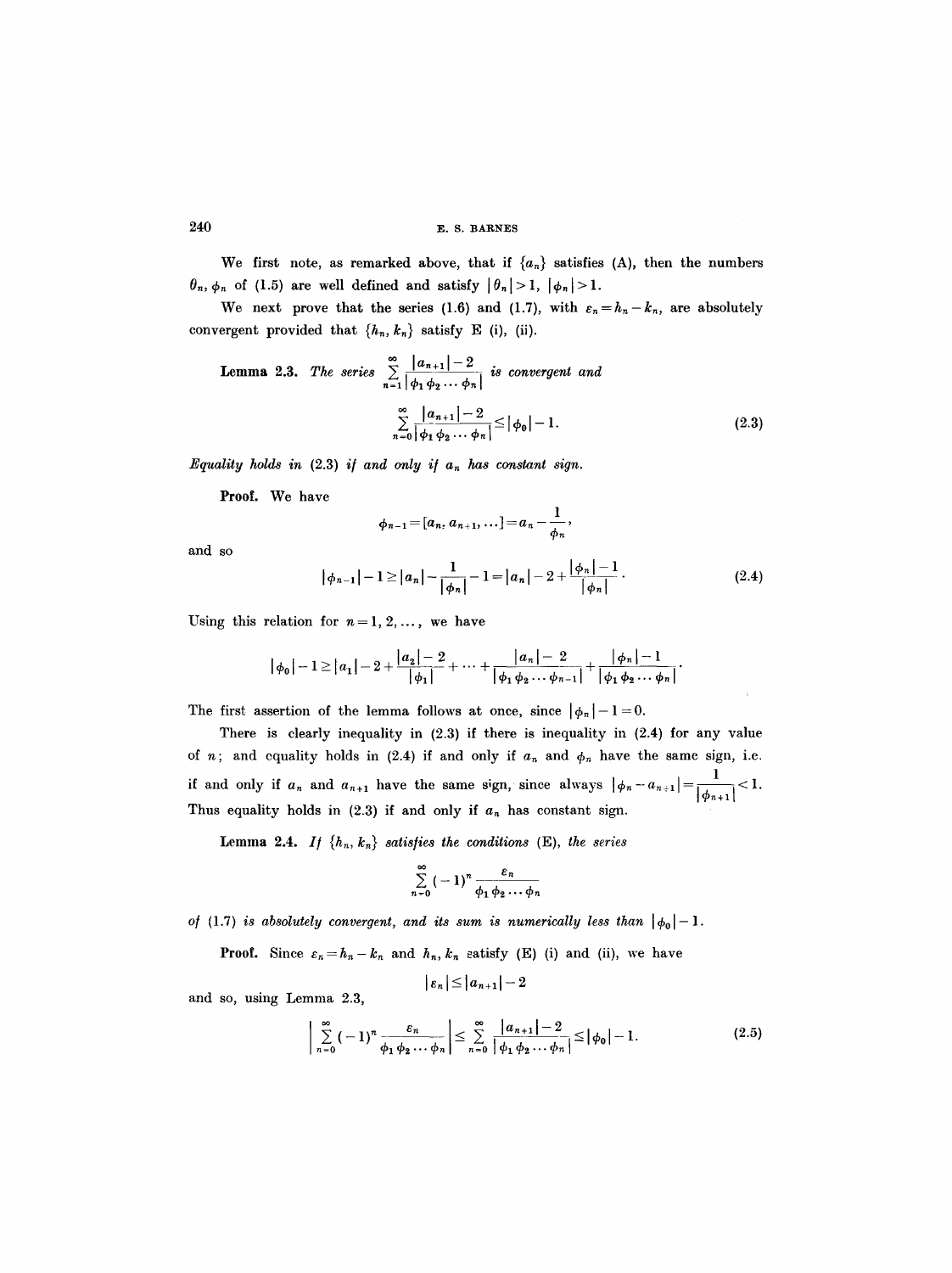It remains to show that equality cannot hold throughout (2.5). By Lemma 2:3, there is certainly strict inequality unless all  $a_n$  have the same sign. Suppose then first that  $a_n < 0$  for all n. Then  $\phi_n < 0$  and so  $\phi_1 \phi_2 \dots \phi_n = (-1)^n |\phi_1 \phi_2 \dots \phi_n|$ ; hence equality in (2.5) implies that  $\pm \varepsilon_n = |a_{n+1}| - 2 = -a_{n+1} - 2$  for all *n* (with a fixed determination of  $\pm$ ). But this gives

$$
either \quad h_n=\tfrac{1}{2}(\varepsilon_n+a_{n+1})=-1 \quad or \quad k_n=\tfrac{1}{2}(a_{n+1}-\varepsilon_n)=-1
$$

for all  $n$ , contradicting  $E$  (iii).

Suppose next that  $a_n > 0$  for all n, so that  $\phi_n > 0$ . Then equality in (2.5) implies that  $\pm (-1)^n \varepsilon_n = a_{n+1} - 2$  for all n. But this gives

$$
\begin{aligned}\n\text{either} \quad & h_{2\,n+1} = \frac{1}{2} \left( \varepsilon_{2\,n+1} + a_{2\,n+2} \right) = 1, \quad k_{2\,n} = \frac{1}{2} \left( a_{2\,n+1} - \varepsilon_{2\,n} \right) = 1, \\
& \text{or} \quad & h_{2\,n} = \frac{1}{2} \left( a_{2\,n+1} + \varepsilon_{2\,n} \right) = 1, \quad k_{2\,n+1} = \frac{1}{2} \left( a_{2\,n+2} - \varepsilon_{2\,n+1} \right) = 1\n\end{aligned}
$$

for all  $n$ , contradicting  $E$  (iv). This completes the proof of the lemma.

Precisely similar results hold, by symmetry, for the series (1.6); and these results are clearly independent of the starting-point of the enumeration of the chains. Thus for each *n* we may define numbers  $\xi'_n, \eta'_n$  by the formulae

$$
2\xi'_n + \theta_n + 1 = \varepsilon_{n-1} - \frac{\varepsilon_{n-2}}{\theta_{n-1}} + \frac{\varepsilon_{n-3}}{\theta_{n-1}\theta_{n-2}} - \cdots,
$$
 (2.6)

$$
2\,\eta'_n+1+\phi_n=\varepsilon_n-\frac{\varepsilon_{n+1}}{\phi_{n+1}}+\frac{\varepsilon_{n+2}}{\phi_{n+1}\,\phi_{n+2}}-\cdots,\qquad(2.7)
$$

provided that the chain  $\{h_n, k_n\}$  satisfies (E); and then we have

$$
|2\xi_n' + \theta_n + 1| < | \theta_n | - 1,\tag{2.8}
$$

$$
|2\eta'_n + 1 + \phi_n| < |\phi_n| - 1. \tag{2.9}
$$

It may be immediately deduced from these inequalities that

 $\overline{a}$ 

$$
\operatorname{sgn} \xi'_n = \operatorname{sgn} \left( \xi'_n + 1 \right) = -\operatorname{sgn} \theta_n, \qquad \qquad \}
$$
\n
$$
\operatorname{sgn} \left( \xi'_n + \theta_n \right) = \operatorname{sgn} \left( \xi' + \theta + 1 \right) = \operatorname{sgn} \theta \tag{2.10}
$$

$$
\text{sgn } (\xi_n + \theta_n) = \text{sgn } (\xi_n + \theta_n + 1) = \text{sgn } \theta_n; \quad \text{ggn } \eta'_n = \text{sgn } (\eta'_n + 1) = -\text{sgn } \phi_n,
$$

$$
\operatorname{sgn}(\eta'_n + \phi_n) = \operatorname{sgn}(\eta'_n + \phi_n + 1) = \operatorname{sgn}(\phi_n). \tag{2.11}
$$

The points

$$
C_n = (\xi'_n, \eta'_n), \quad B_n = (\xi'_n + \theta_n, \eta'_n + 1), \quad D_n = (\xi'_n + 1, \eta'_n + \phi_n),
$$
  

$$
A_n = (\xi'_n + \theta_n + 1, \eta'_n + 1 + \phi_n)
$$

16 - 543808. Acta Mathematica. 92. Imprimé le 30 décembre 1954.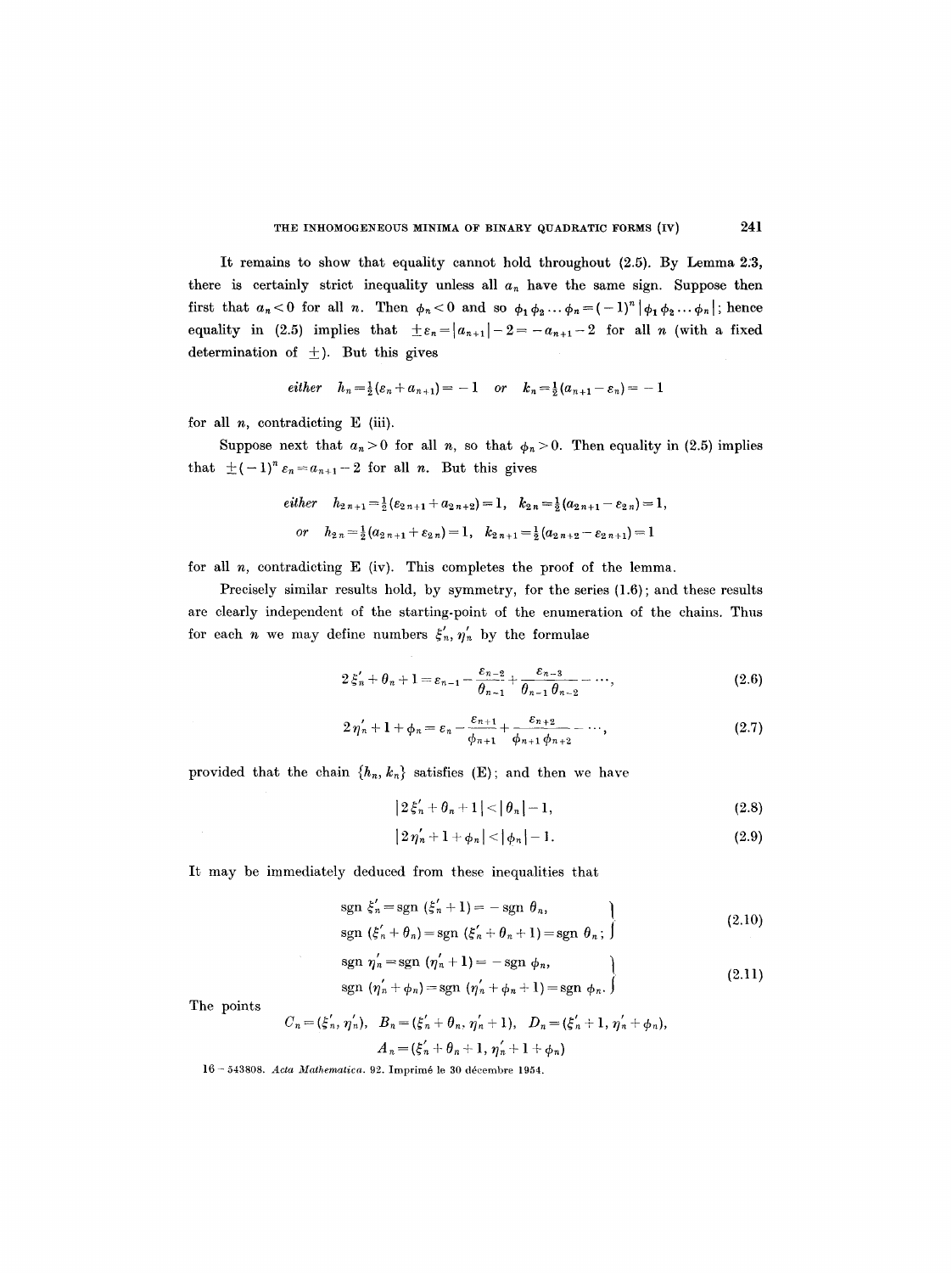therefore lie one in each of the four quadrants and are the vertices of a divided cell of the lattice

$$
\begin{cases} \xi = \xi'_n + \theta_n x + y \\ \eta = \eta'_n + x + \phi_n y. \end{cases}
$$

Next, from the formulae  $(2.6)$ ,  $(2.7)$  we have

$$
2\xi'_{n+1} + \theta_{n+1} + 1 = \varepsilon_n - \frac{\varepsilon_{n-1}}{\theta_n} + \dots = \varepsilon_n - \frac{1}{\theta_n} (2\xi'_n + \theta_n + 1),
$$
  

$$
2\eta'_n + 1 + \phi_n = \varepsilon_n - \frac{1}{\phi_{n+1}} (2\eta'_{n+1} + 1 + \phi_{n+1}).
$$

From these, using the identities

$$
\theta_{n+1} = a_{n+1} - \frac{1}{\theta_n}, \quad \phi_n = a_{n+1} - \frac{1}{\phi_{n+1}}, \quad 2 k_n = a_{n+1} - \varepsilon_n,
$$
  
we that  

$$
- \theta_n \xi'_{n+1} = \xi'_n + (k_n + 1) \theta_n,
$$
 (2.12)

we deduce at once that 
$$
-\theta_n \xi'_{n+1} = \xi'_n + (k_n + 1) \theta_n,
$$

$$
\eta'_{n+1} = \eta' + h + 1 \tag{9.12}
$$

$$
-\frac{\eta_{n+1}}{\phi_{n+1}} = \eta'_n + k_n + 1.
$$
 (2.13)

A simple calculation now shows that the four points

$$
A_n - (h_n + 1) V_n
$$
,  $A_n - h_n V_n$ ,  $C_n + (k_n + 1) V_n$ ,  $C_n + k_n V_n$ 

(where  $\int_{-\infty}^{\infty} I_n = A_n - D_n$ ) are

$$
\{\beta(\xi'_{n+1}+\theta'_{n+1}+1), \gamma(\eta'_{n+1}+1+\phi'_{n+1})\}, \{\beta(\xi'_{n+1}+\theta_{n+1}), \gamma(\eta'_{n+1}+1)\},\newline \{\beta\xi'_{n+1}, \gamma\eta'_{n+1}\}, \{\beta(\xi'_{n+1}+1), \gamma(\eta'_{n+1}+\phi_{n+1})\},\newline
$$

where  $\beta = -\theta_n$ ,  $\delta = -\frac{1}{\sqrt{2\pi}}$ , and so are again the vertices of a divided cell of the lattice.

Thus the divided cell  $A_{n+1}B_{n+1}C_{n+1}D_{n+1}$  is obtained from the cell  $A_nB_nC_nD_n$ by precisely the formulae (1.2).

It follows from the above results that, given any chain  $\{h_n, k_n\}$  satisfying conditions (E), there exists a lattice  $\mathcal L$  whose chain of divided cells satisfies the recurrence relations (1.2). Moreover,  $\mathcal{L}$  is uniquely determined, apart from a constant multiple of each coordinate.

In particular, let  $f(x, y)$  be a binary quadratic form of discriminant  $\Delta^2 > 0$ . Let  ${f_n}$  be any chain of *I*-reduced forms equivalent to  $f(x, y)$  and  ${a_n}$  the associated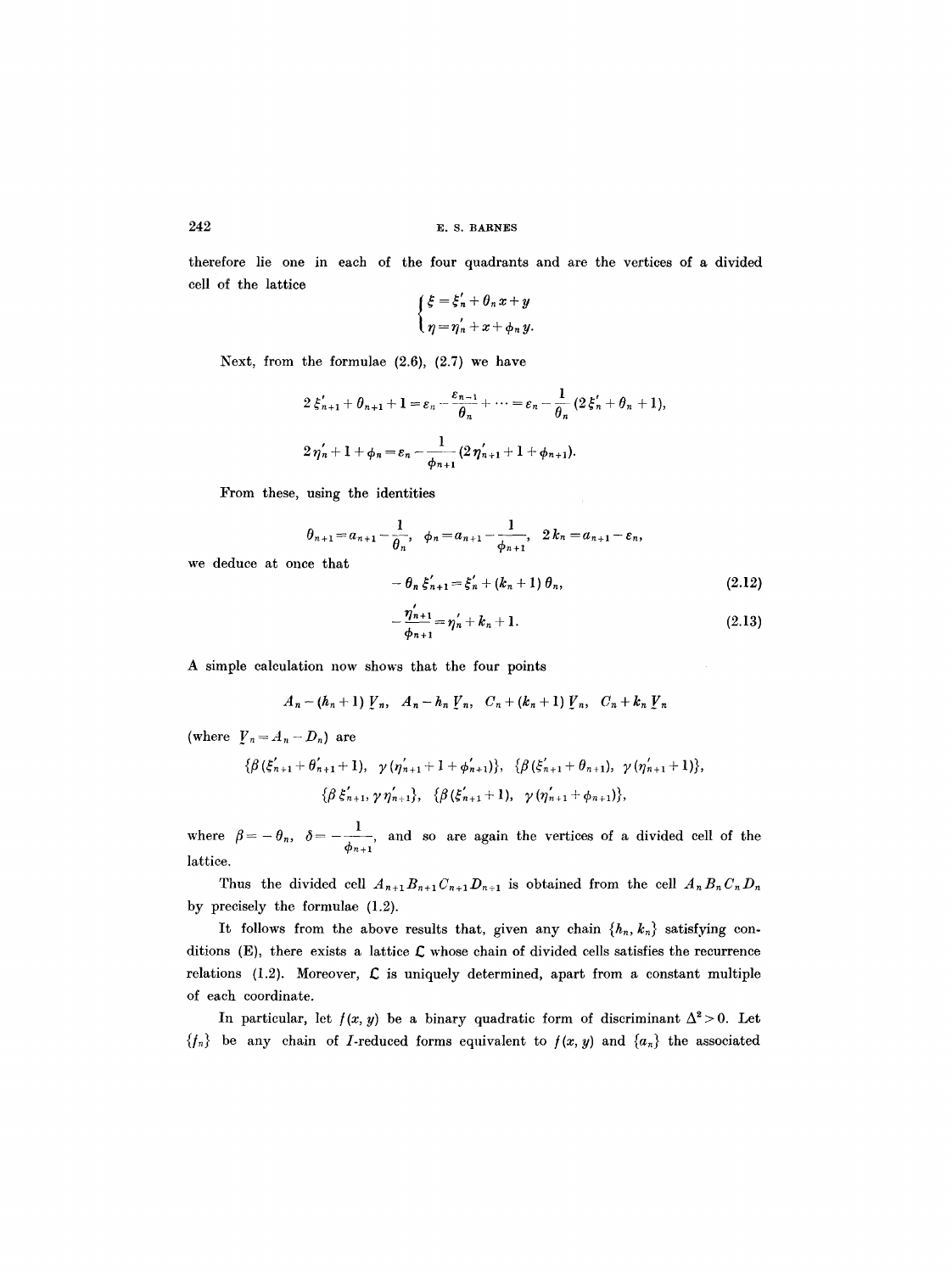chain of integers satisfying (A). Let  $\{h_n, k_n\}$  be any chain satisfying (E). Then, for each n, the numbers  $\xi'_n, \eta'_n$  given by (2.6), (2.7) define an inhomogeneous form

$$
f_n(x+x_n, y+y_n) = \pm \frac{\Delta}{\left|\theta_n \phi_n - 1\right|} (\xi'_n + \theta_n x + y) (\eta'_n + x + \phi_n y)
$$
 (2.14)

*i* equivalent to  $f(x + x'_0, y + y'_0)$  for some  $x'_0, y'_0$ . Conversely, corresponding to any real numbers  $x'_0$ ,  $y'_0$ , there exist chains  $\{f_n\}$ ,  $\{a_n\}$ ,  $\{h_n, k_n\}$  satisfying (A) and (E) such that  $f(x+x_0, y+y_0)$  is equivalent to the form (2.14) for each n.

## **3. The determination of** *M(f)*

It is more convenient for the applications to quadratic forms to work with the numbers  $\xi'_n, \eta'_n$  of § 2 rather than the  $\xi_n, \eta_n$  of § 1; these are clearly connected by the relations

$$
\xi_n = \beta_n \xi'_n, \quad \eta_n = \gamma_n \eta'_n, \quad \beta_n \gamma_n = \pm \frac{\Delta}{\left|\theta_n \phi_n - 1\right|}.
$$

We therefore drop the prime from  $\xi'_n, \eta'_n$  in all that follows.

For any fixed form  $f(x, y)$  we write

$$
M(P)=M(t; x_0, y_0),
$$

where P is the point  $(x_0, y_0)$  of the x, y-plane. Then (1.8) gives

$$
M(P) = g l.b. M_n(P), \t\t(3.1)
$$

where

$$
M_n(P) = \frac{\Delta}{\left|\theta_n \phi_n - 1\right|} \min \left\{ \left|\xi_n \eta_n\right|, \left|\left(\xi_n + \theta_n\right) (\eta_n + 1)\right|, \right. \\ \left|\left(\xi_n + 1\right) (\eta_n + \phi_n)\right|, \left|\left(\xi_n + \theta_n + 1\right) (\eta_n + 1 + \phi_n)\right|. \tag{3.2}
$$

The results of § 2 show that the set of values of  $M(t; x_0, y_0)$  for real  $x_0, y_0$  coincides with the set of values of  $M(P)$  for all possible chains  $\{h_n, k_n\}$  associated with  $f(x, y)$ . Hence

$$
M(t) = 1. \, u \, . \, b. \, M(P), \tag{3.3}
$$

where the upper bound is taken over all chains associated with  $f(x, y)$ .

To determine the relations between the successive inhomogeneous forms

$$
f_n(x+x_n, y+y_n),
$$

arising from any chain  $\{h_n, k_n\}$ , we first note that, by (2.12) and (2.13),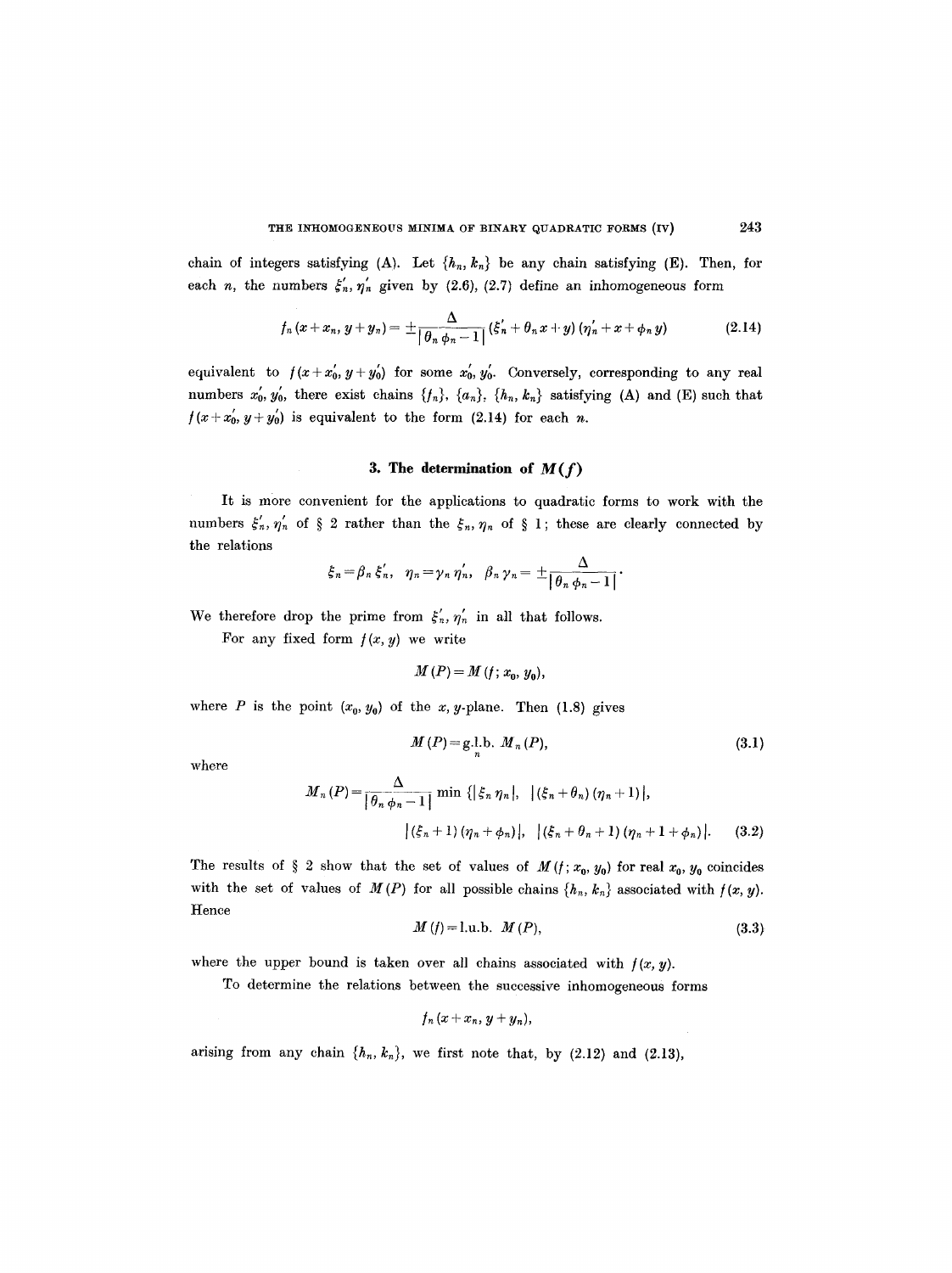$$
-\theta_n \xi_{n+1} = \xi_n + \theta_n (k_n + 1), \qquad (3.4)
$$

$$
-\eta_{n+1} = \phi_{n+1}(\eta_n + k_n + 1). \tag{3.5}
$$

Hence, if we set

$$
x' = y,
$$
  

$$
y' = -x - a_{n+1}y + k_n + 1,
$$

we have

$$
\eta_{n+1} + x' + \phi_{n+1} y' = -\phi_{n+1} (\eta_n + k_n + 1) + y + \phi_{n+1} (-x - a_{n+1} y + k_n + 1)
$$
  
=  $-\phi_{n+1} \left\{ x + \left( a_{n+1} - \frac{1}{\phi_{n+1}} \right) y + \eta_n \right\}$   
=  $-\phi_{n+1} (\eta_n + x + \phi_n y)$ 

and similarly

$$
\xi_{n+1}+\theta_{n+1}x'+y'=-\frac{1}{\theta_n}(\xi_n+\theta_n x+y);
$$

thus

$$
f_{n+1}(x' + x_{n+1}, y' + y_{n+1}) = \pm \frac{\Delta}{|\theta_{n+1}\phi_{n+1} - 1|} (\xi_{n+1} + \theta_{n+1}x' + y') (\eta_{n+1} + x' + \phi_{n+1}y')
$$
  
= 
$$
\pm \frac{\Delta}{|\theta_n \phi_n - 1|} (\xi_n + \theta_n x + y) (\eta_n + x + \phi_n y)
$$
  
= 
$$
f_n(x + x_n, y + y_n).
$$

Also, using (3.4) and (3.5) again, we have

$$
\theta_{n+1}x_{n+1} + y_{n+1} = \xi_{n+1} = -(x_n + a_{n+1}y_n + 1 + k_n) + \theta_{n+1}y_n,
$$
  
\n
$$
x_{n+1} + \phi_{n+1}y_{n+1} = \eta_{n+1} = -(x_n + a_{n+1}y_n + 1 + k_n)\phi_{n+1} + y_n,
$$
  
\n
$$
x_{n+1} = y_n,
$$
\n(2.6)

so that

$$
y_{n+1} = - (x_n + a_{n+1} y_n + 1 + k_n) \bigg).
$$
 (3.6)

In the practical problem of finding the numerical value of  $M(f)$  for a given form  $f(x, y)$ , the success of the method depends upon the rapid convergence of the series (2.6), (2.7) defining  $\xi_n$  and  $\eta_n$ ; the error made in replacing them by a partial sum is easily estimated from (2.8), (2.9). We have

$$
2 \eta_n + 1 + \phi_n = \varepsilon_n - \frac{\varepsilon_{n+1}}{\phi_{n+1}} + \ldots + \frac{(-1)^r \varepsilon_{n+r}}{\phi_{n+1} \phi_{n+2} \ldots \phi_{n+r}} + \frac{(-1)^{r+1}}{\phi_{n+1} \ldots \phi_{n+r+1}} (2 \eta_{n+r+1} + \phi_{n+r+1} + 1),
$$

and so, by (2.9),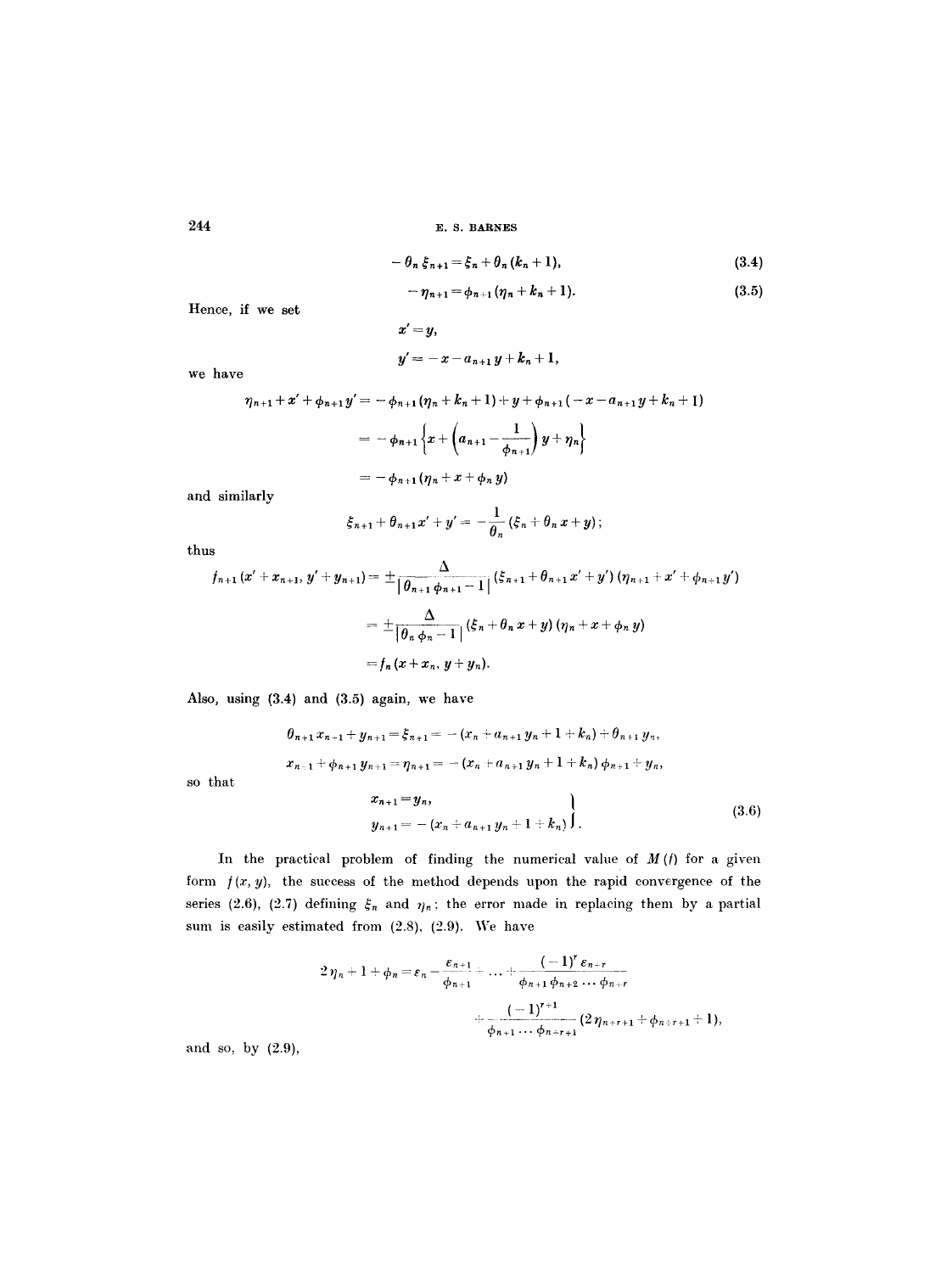$$
2 \eta_{n} + 1 + \phi_{n} = \varepsilon_{n} - \frac{\varepsilon_{n+1}}{\phi_{n+1}} + \ldots + \frac{(-1)^{r} \varepsilon_{n+r}}{\phi_{n+1} \cdots \phi_{n+r}} + \left\| \frac{1}{\phi_{n+1} \cdots \phi_{n+r}} \left( 1 - \frac{1}{|\phi_{n+r+1}|} \right) \right\| \cdot (3.7)
$$

Here we use the (permanent) notation  $\|x\|$  for a quantity whose modulus does not exceed  $|x|$ . In the same way we find

$$
2\xi_n + \theta_n + 1 = \varepsilon_{n-1} - \frac{\varepsilon_{n-2}}{\phi_{n-1}} + \dots + \frac{(-1)^{r+1} \varepsilon_{n-r}}{\theta_{n-1} \dots \theta_{n-r+1}} + \left\| \frac{1}{\theta_{n-1} \dots \theta_{n-r+1}} \left( 1 - \frac{1}{|\theta_{n-r}|} \right) \right\|. \quad (3.8)
$$

In order to avoid excessive enumeration of cases, we now justify some formal operations on the chains  $\{a_n\}$ ,  $\{\varepsilon_n\}$ .

Lemma 3.1. *The value of M(P) is unaltered by any of the following operations:* 

- (i) *reversing the chains*  $\{a_{n+1}\}, \{\varepsilon_n\}$  *about the same point;*
- (ii) *changing the signs of all*  $\varepsilon_n$ ;
- (iii) *changing the signs of all*  $a_n$  *and of alternate*  $\varepsilon_n$ .

**Proof.** (i) Reversing the chains is equivalent to interchanging  $\xi_n$ ,  $\eta_n$  and  $\theta_n$ ,  $\phi_n$ ; this does not affect the set of values of  $M_n(P)$ .

(ii) On replacing  $\varepsilon_n$  by  $-\varepsilon_n$  for all n, we obtain the values  $\xi_n$ ,  $\bar{\eta}_n$  in place of  $\xi_n, \eta_n,$  where

$$
2\bar{\xi}_n + 1 + \theta_n = -(2\bar{\xi}_n + 1 + \theta_n),
$$
  

$$
2\bar{\eta}_n + 1 + \phi_n = -(2\eta_n + 1 + \phi_n).
$$

Hence  $\bar{\xi}_n \bar{\eta}_n$ ,  $(\bar{\xi}_n + \theta_n) (\bar{\eta}_n + 1)$ ,  $(\bar{\xi}_n + 1) (\bar{\eta}_n + \phi_n)$ ,  $(\bar{\xi}_n + \theta_n + 1) (\bar{\eta}_n + 1 + \phi_n)$  are respectively equal to  $(\xi_n+\theta_n+1)(\eta_n+1+\phi_n)$ ,  $(\xi_n+1)(\eta_n+\phi_n)$ ,  $(\xi_n+\theta_n)(\eta_n+1)$ ,  $\xi_n\eta_n$ . Thus  $M_n(P)$  is unaltered.

(iii) On replacing  $a_n$  by  $-a_n$  and  $\varepsilon_n$  by  $(-1)^n \varepsilon_n$  for all n, we obtain values  $\theta_n$ ,  $\bar{\phi}_n$ ,  $\bar{\xi}_n$ ,  $\bar{\eta}_n$  in place of  $\theta_n$ ,  $\phi_n$ ,  $\bar{\xi}_n$ ,  $\eta_n$ , where

$$
\theta_n = -\theta_n, \quad \bar{\phi}_n = -\phi_n,
$$
  

$$
2 \bar{r}_{n+1} + \bar{\phi}_n = \sum_{n=1}^{\infty} (-1)^r \frac{(-1)^{n+r} \epsilon_{n+r}}{\bar{\phi}_{n+1} \cdots \bar{\phi}_{n+r}}
$$
  

$$
= (-1)^n \sum_{r=0}^{\infty} (-1)^r \frac{\epsilon_{n+r}}{\phi_{n+1} \cdots \phi_{n+r}} = (-1)^n (2 \eta_n + 1 + \phi_n)
$$

245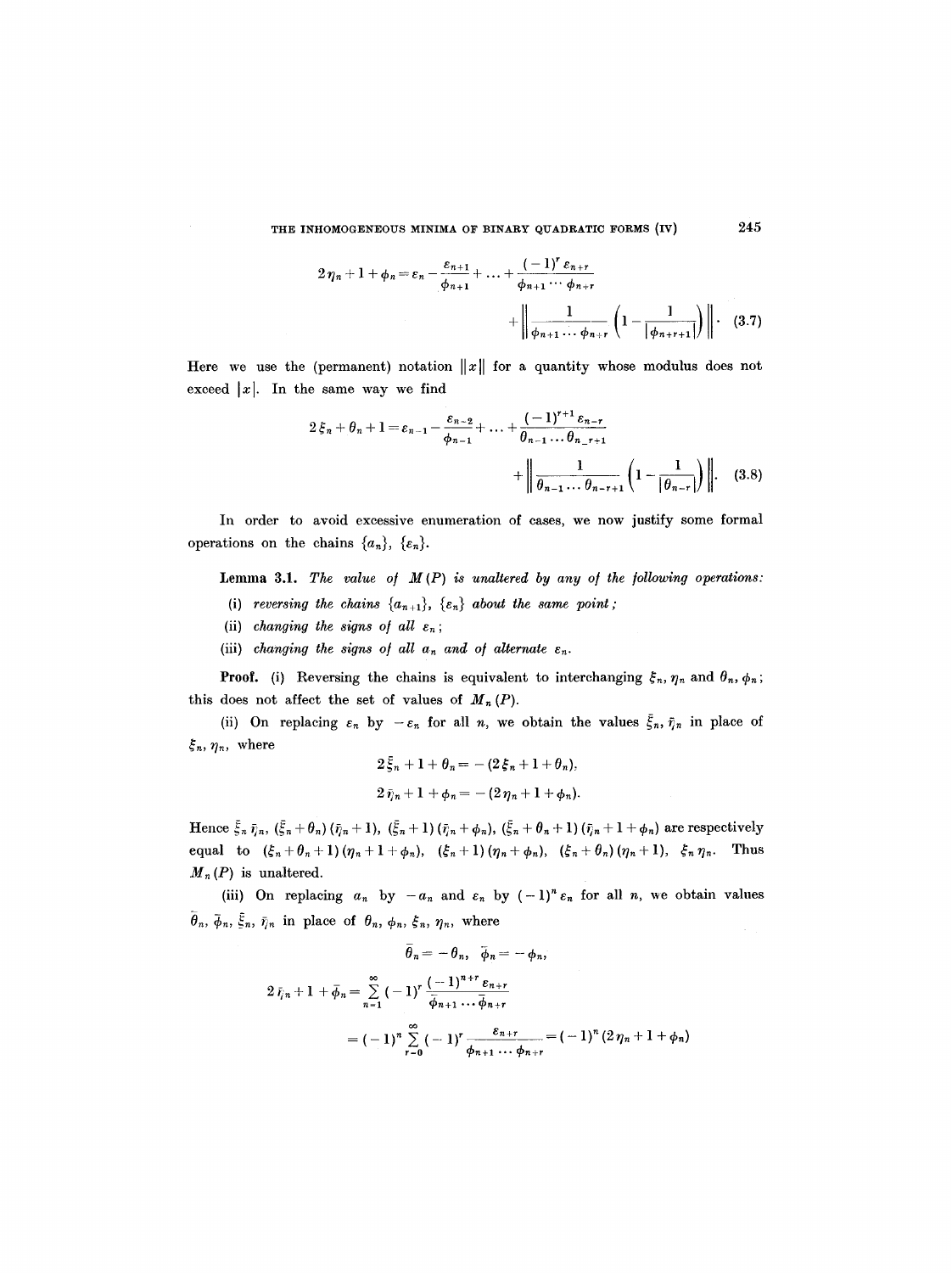and similarly  $2 \bar{\xi}_n + \bar{\theta}_n + 1 = (-1)^{n-1} (2 \xi_n + \theta_n + 1)$ . It is now easily verified that the four quantities  $\bar{\xi}_n \bar{\eta}_n$ ,... are merely a permutation of  $-\xi \eta$ ,..., so that  $M_n(P)$  is unaltered.

Using (ii), we see that the same result holds if we replace  $a_n$  by  $-a_n$  and  $\varepsilon_n$ by  $(-1)^{n+1}\varepsilon_n$ .

A very useful result which enables us to eliminate by inspection most chains  ${f_n}$  is given by:

**Lemma 3.2.** For any chains  $\{a_n\}$ ,  $\{\varepsilon_n\}$ , and for all n, we have

$$
M(P) \leq M_n(P) \leq \frac{\Delta}{4 |\theta_n \phi_n - 1|} \min \{ |(\theta_n - 1)(\phi_n - 1)|, |(\theta_n + 1)(\phi_n + 1)| \}.
$$
 (3.9)

**Proof.** By (2.10),  $\xi_n + \theta_n$  and  $\xi_n + 1$  have opposite signs, so that

$$
2 | (\xi_n + \theta_n) (\xi_n + 1) |^{\frac{1}{2}} \leq | \xi_n + \theta_n | + | \xi_n + 1 | = | (\xi_n + \theta_n) - (\xi_n + 1) | = | \theta_n - 1 | ;
$$

similarly

$$
2\left| \left( \eta_n + 1 \right) \left( \eta_n + \phi_n \right) \right|^{1 \over 2} \leq \left| \phi_n - 1 \right|,
$$

whence

$$
4 | (\xi_n + \theta_n) (\eta_n + 1) (\xi_n + 1) (\eta_n + \phi_n) |^{3} \leq | (\theta_n - 1) (\phi_n - 1) |.
$$

In the same way, using the fact that  $\xi_n$  and  $\xi_n + \theta_n + 1$  have opposite signs, as do also  $\eta_n$  and  $\eta_n + 1 + \phi_n$ , we find

$$
4|\xi_n \eta_n(\xi_n+\theta_n+1)(\eta_n+1+\phi_n)|^{\frac{1}{2}} \leq |(\theta_n+1)(\phi_n+1)|.
$$

From these results and the definition of  $M_n(P)$ , (3.9) follows immediately.

From Lemma 3.2 we can deduce a simple inequality for  $M(P)$  or  $M(f)$ , which is in a sense best possible. $<sup>1</sup>$ </sup>

**Lemma 3.3.** *Suppose that the chain*  $\{f_n\}$  contains the form  $f(x, y) = a x^2 + b x y + c y^2$ . *Then, for any choice of*  $\{\varepsilon_n\}$  *we have for the corresponding point P,* 

$$
M(P) \le \min_{\mathbf{4}} \frac{1}{4} |a \pm b + c| = \min |f(\frac{1}{2}, \pm \frac{1}{2})|.
$$
 (3.10)

*Equality can hold in* (3.10) *only if*  $\varepsilon_n=0$  *for all n, so that*  $P=(x_0, y_0) \equiv (\frac{1}{2}, \frac{1}{2}) \pmod{1}$ .

$$
M(P) \leq \frac{1}{4} \max \left\{ |a|, |c|, \min \left| a \pm b + c \right| \right\},\
$$

where equality is possible only if  $P \equiv (\frac{1}{2}, \frac{1}{2})$ ,  $(0, \frac{1}{2})$  or  $(\frac{1}{2}, 0)$  (mod 1).

<sup>&</sup>lt;sup>1</sup> This result is closely related to an estimate for  $M$  (*f*) found in Barnes [1]. There it was shown that, if  $f(x, y) = ax^2 + bxy + cy^2$  (not necessarily reduced in any sense) and P is any point, then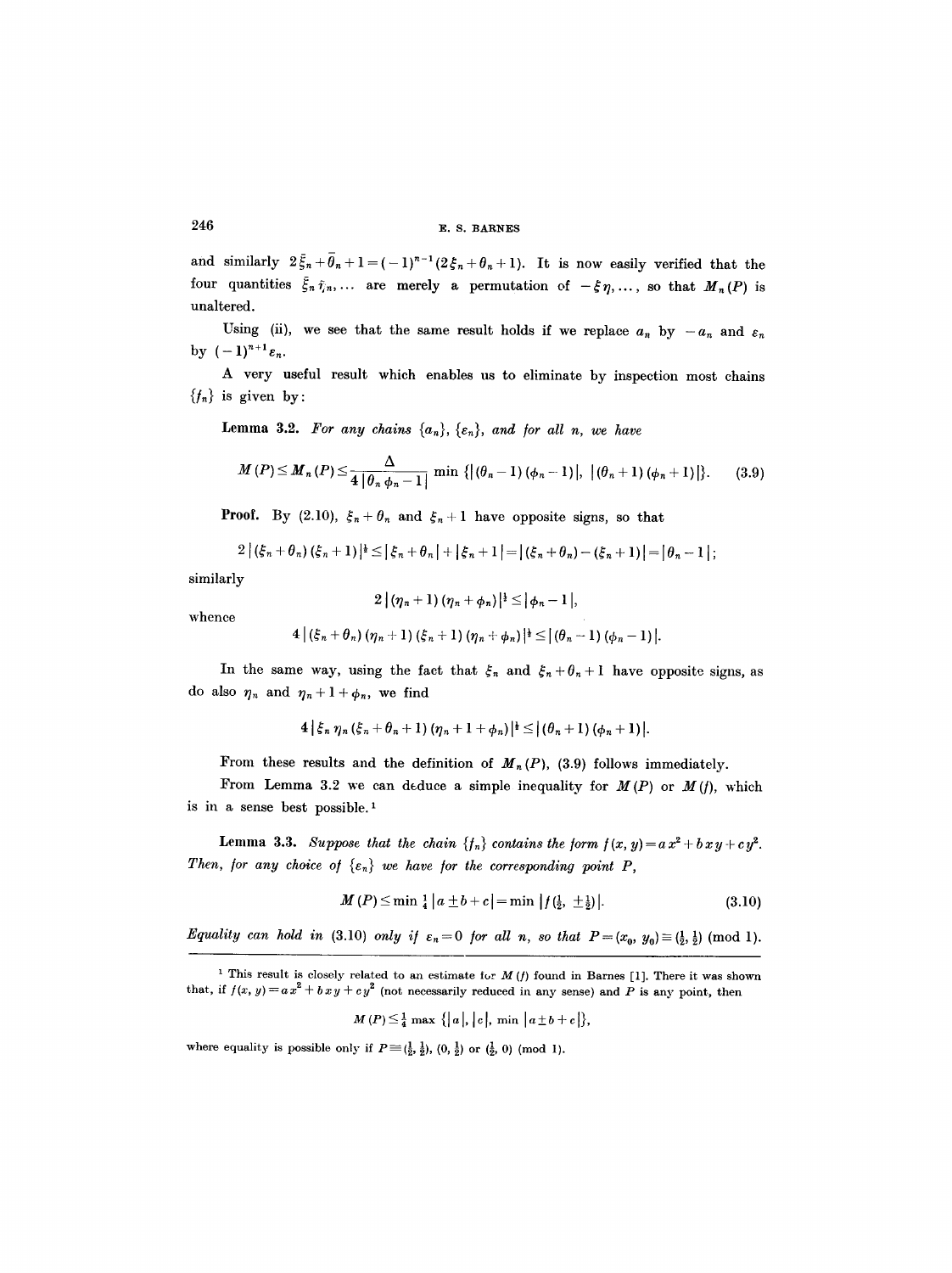**Proof.** Since

$$
f_n(x, y) = \pm \frac{\Delta}{\theta_n \phi_n - 1} (\theta_n x + y) (x + \phi_n y),
$$

(3.10) follows immediately from (3.9). Clearly we can have equality in (3.9) only if there is equality in the arithmetic-geometric mean; in either ease this implies that

$$
\xi_n + \theta_n = -(\xi_n + 1), \quad \eta_n + \phi_n = -(\eta_n + 1);
$$

thus  $2\xi_n + 1 + \theta_n = 2\eta_n + 1 + \phi_n = 0$ , whence  $\varepsilon_n = 0$  for all *n*. Finally, if this relation holds, we have

$$
f_n(x+x_n, y+y_n)=\pm \frac{\Delta}{\theta_n \phi_n-1} \left\{\theta_n(x-\tfrac{1}{2})+(y-\tfrac{1}{2})\right\} \left\{(x-\tfrac{1}{2})+\phi_n(y-\tfrac{1}{2})\right\},\,
$$

so that  $P \equiv (\frac{1}{2}, \frac{1}{2}) \pmod{1}$ .

4. In this and the following section we apply the methods established above to the determination of *M(f)* for the particular forms  $x^2 - 19y^2$  and  $x^2 - 46y^2$ . These two norm-forms had proved difficult to handle by the technique of Part I of this series, and so were examined to test the practical efficiency of the present methods.

In the evaluation of  $M(f)$  for a given form  $f(x, y)$ , the first step is to find the /-reduced forms equivalent to it; for forms with integral coefficients, this is perhaps best carried out by the method of Lemma 2.1.

Now if  $g(x, y)$  is *I*-reduced, so also are the equivalent forms  $g(x, -y)$ ,  $g(y, x)$ ,  $g(y,-x)$ ; also, any chain containing one of these latter forms may be converted into a chain containing  $g(x, y)$  by reversing the chain  $\{a_n\}$ , or replacing it by  $\{-a_n\}$ , or both  $[cf.$  Lemma 3.1]. It is therefore sufficient to list only those  $I$ -reduced forms  $ax^2 + bxy + cy^2$  with

$$
b \geq 0, \quad |a| \leq |c|. \tag{4.1}
$$

For these we have the factorization

$$
ax^{2} + bxy + cy^{2} = \lambda (\alpha x + y) (x + \beta y), \quad |\alpha| > 1, \quad |\beta| > 1
$$
  

$$
\alpha = \frac{b + \Delta}{2c}, \quad \beta = \frac{b + \Delta}{2a}, \quad \Delta^{2} = b^{2} - 4ac.
$$
 (4.2)

with

For convenience, we shall write  $(a, b, c)$  for the form  $ax^2 + bxy + cy^2$ .

**Theorem 1.** If  $f(x, y) = x^2 - 19y^2$ , *then* 

$$
M(f)=\frac{170}{171}.
$$

Note. The value of  $M(f)$  is incorrectly given as  $31/38$  in Part I (Table, p. 315).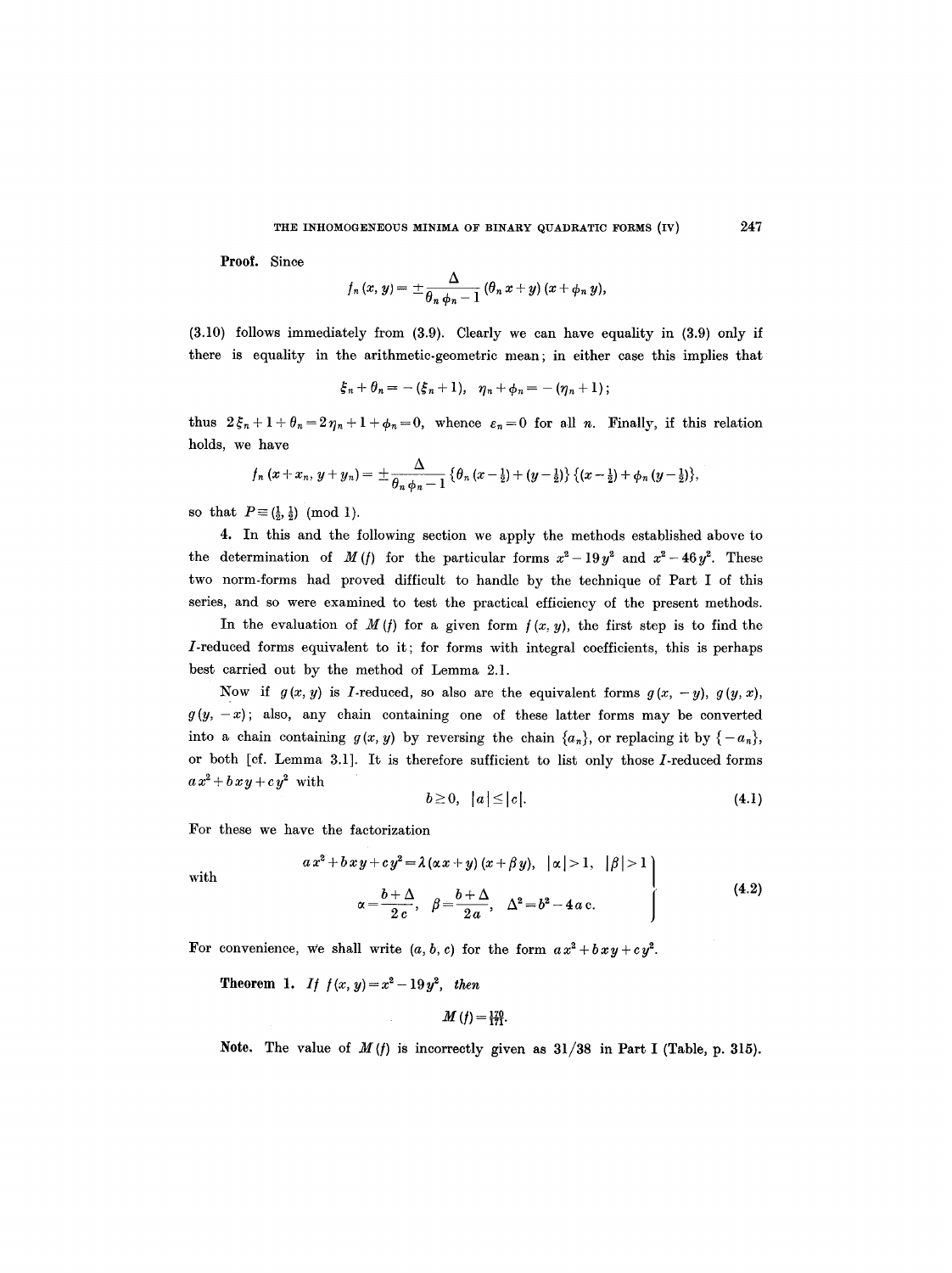The proof of Theorem 1 will be given as a series of lemmas, representing the successive steps in the argument. For convenience we write

$$
\delta = \sqrt{19} = \frac{1}{2} \Delta.
$$
  
Lemma 4.1. If  $M(P) > \frac{3}{4}$ , the chain  $\{a_n\}$  is  
 $\{\stackrel{x}{3}, 5, 3, -\stackrel{x}{8}\}$  (4.3)

*or its negative (where the crosses denote infinite repetition of the period*  $3, 5, 3, -8$ ).

**Proof.** If  $M(P) > \frac{3}{4}$ , Lemma 3.3 shows that only forms  $(a, b, c)$  with  $|a+b+c| \geq 4$ ,  $|a-b+c|\geq 4$  can occur in the chain  $\{f_n\}$ . With the restrictions and notation of (4.1), (4.2), all such forms are

$$
g_1 = (1, 8, -3),
$$
  $\alpha_1 = -\frac{\delta + 4}{3}, \ \beta = \delta + 4;$   
 $g_2 = (-2, 10, -3), \ \alpha_2 = -\frac{\delta + 5}{3}, \ \beta_2 = -\frac{\delta + 5}{2}.$ 

Also we have

$$
\alpha_1 = -\frac{\delta+4}{3} = -3 + \frac{5-\delta}{3} = [-3, \beta_2],
$$
  
\n
$$
\beta_1 = \delta+4 = 8 + \delta - 4 = [8, \alpha_1],
$$
  
\n
$$
\alpha_2 = -\frac{\delta+5}{3} = -3 - \frac{\delta-4}{3} = [-3, \beta_1],
$$
  
\n
$$
\beta_2 = -\frac{\delta+5}{2} = -5 + \frac{5-\delta}{2} = [-5, \alpha_2],
$$

where, in each case, the alternative expansion leads to a reduced form other than  $g_1$  or  $g_2$ . The lemma now follows at once.

For the proof of Theorem 1 it now remains for us to consider the chains  $\{\varepsilon_n\}$ , which can be associated with the chain  $\{a_n\}$  given by (4.3).

 $a_1 = 3, a_2 = 5, a_3 = 3, a_4 = -8;$ 

We number the chain  ${a_n}$  so that

then

$$
\phi_0 = \theta_3 = \left[\stackrel{x}{3}, 5, 3, -\stackrel{x}{8}\right] = \frac{\delta + 4}{3},
$$
  
\n
$$
\phi_1 = \theta_2 = \left[\stackrel{x}{5}, 3, -8, \stackrel{x}{3}\right] = \frac{5 + \delta}{2},
$$
  
\n
$$
\phi_2 = \theta_1 = \left[\stackrel{x}{3}, -8, 3, \stackrel{x}{6}\right] = \frac{5 + \delta}{3},
$$
  
\n
$$
\phi_3 = \theta_0 = \left[-\stackrel{x}{8}, 3, 5, \stackrel{x}{3}\right] = -(\delta + 4);
$$

and each of  $a_n$ ,  $\theta_n$ ,  $\phi_n$  is periodic in n with period 4.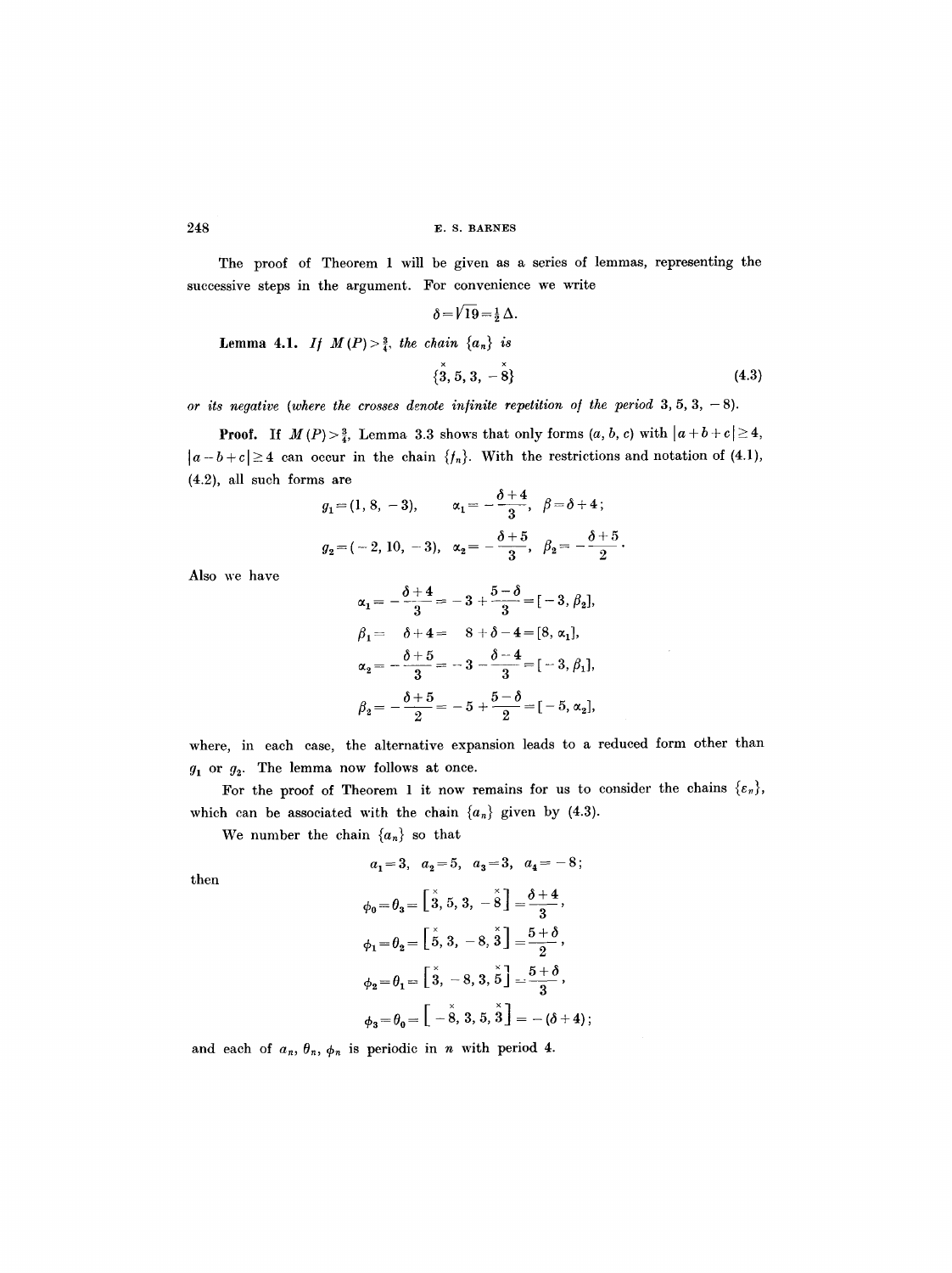Since  $|\varepsilon_n| \leq |a_{n+1}| - 2$  and  $\varepsilon_n$  has the same parity as  $a_{n+1}$ , the possible values of  $\varepsilon_n$  are given by:

$$
\varepsilon_{4n} = \pm 1, \quad \varepsilon_{4n+1} = \pm 1, \pm 3, \quad \varepsilon_{4n+2} = \pm 1, \quad \varepsilon_{4n+3} = 0, \pm 2, \pm 4, \pm 6;
$$

and it is easily verified that conditions (E) are satisfied for any choice of  $\varepsilon_n$  from these values.<sup>1</sup>

We now show that  $M(P) < .982$  unless

$$
\varepsilon_{4\,n} = \varepsilon_{4\,n+1} = \varepsilon_{4\,n+2} = 1, \quad \varepsilon_{4\,n+3} = -2 \tag{4.4}
$$

for all  $n$  (or the negative of these values).

**Lemma 4.2.** If 
$$
M(P) \geq .93
$$
, then  $\varepsilon_1 = \pm 1$ .

Proof. We have

$$
2\xi_2 + 1 + \theta_2 = \varepsilon_1 + \left\| 1 - \frac{1}{\theta_1} \right\| = \varepsilon_1 + \left\| \frac{\delta - 3}{2} \right\|,
$$
  

$$
2\eta_2 + 1 + \phi_2 = \left\| \phi_2 - 1 \right\| = \left\| \frac{\delta + 2}{3} \right\|.
$$

If now  $\varepsilon_1=3$ , we obtain

$$
\xi_2 = -\frac{\delta+1}{4} + \left\|\frac{\delta-3}{4}\right\|, \quad \eta_2 = -\frac{8+\delta}{6} + \left\|\frac{\delta+2}{6}\right\|,
$$

so that  $0<-(\xi_2+1)<\frac{\delta-3}{2}$ ,  $0<\eta_2+\phi_2<\frac{\delta+2}{2}$ Since

$$
\theta_2\,\phi_2-1=\delta\left(\frac{5+\delta}{3}\right),
$$

we have

$$
M(P) \le M_2(P) \le \frac{2\delta}{\theta_2 \phi_2 - 1} |(\xi_2 + 1)(\eta_2 + \phi_2)|
$$
  
< 
$$
< 2\left(\frac{5-\delta}{2}\right)\left(\frac{\delta - 3}{2}\right)\left(\frac{\delta + 2}{3}\right) = 14 - 3\delta < .93
$$

By Lemma 3.1, the same result holds if  $\varepsilon_1 = -3$ . This proves the lemma. We now suppose therefore that

$$
\varepsilon_{4\,n+1} = \pm 1 \qquad \text{for all } n. \tag{4.5}
$$

<sup>&</sup>lt;sup>1</sup> It is clear that E (iii) and (iv) are always satisfied if each of the sequences  $\{a_n\}$  and  $\{a_{-n}\}$  $(n=0,\,1,\,2,\,\ldots)$  changes sign infinitely often.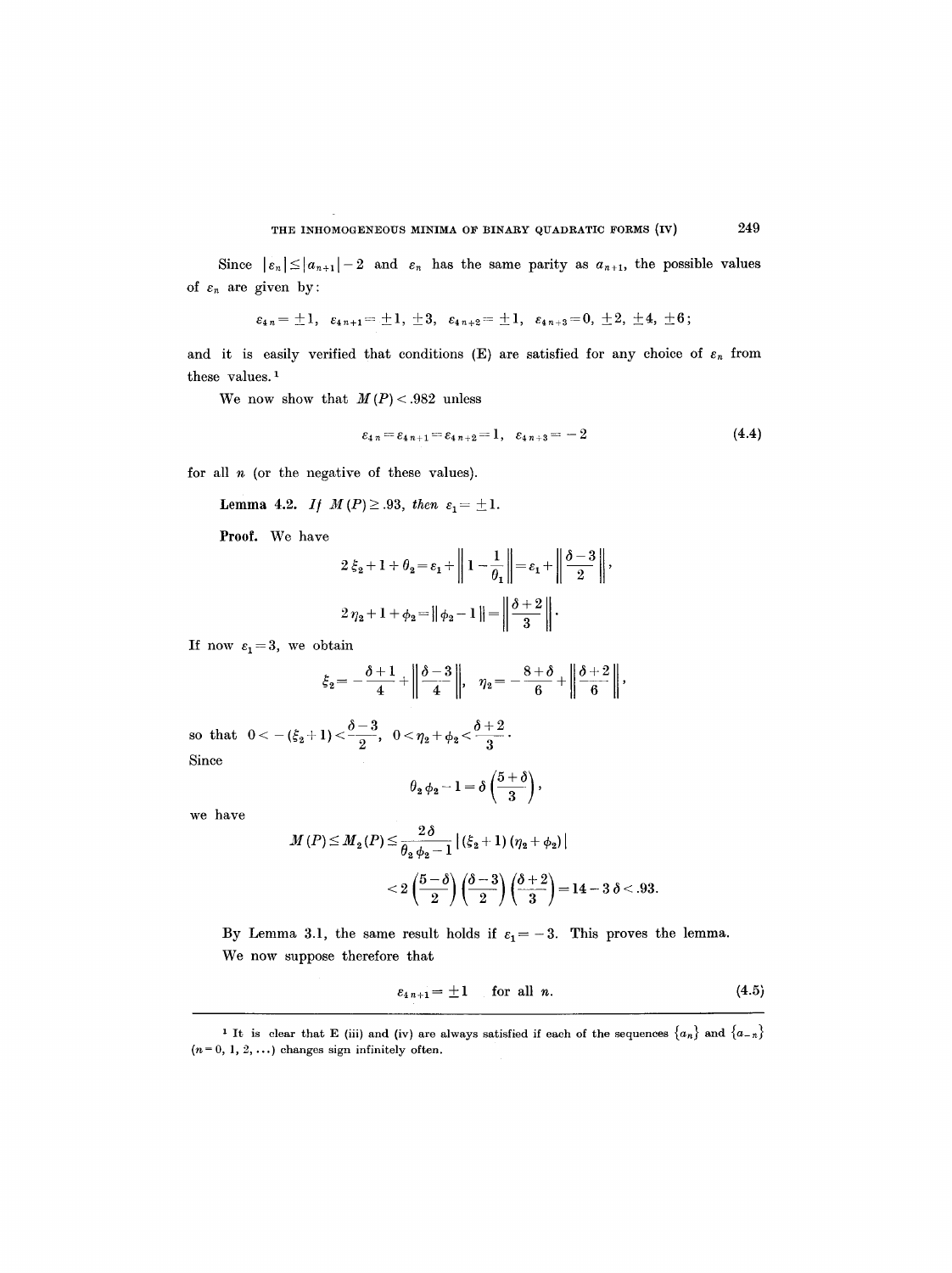**Lemma 4.3.** *Suppose that*  $M(P) \geq .83$ *. Then if*  $\varepsilon_2 = 1$  *or if*  $\varepsilon_4 = 1$  *we have*  $\varepsilon_3 \leq 0$ ; *and if*  $\varepsilon_2 = -1$  *or*  $\varepsilon_4 = -1$  *we have*  $\varepsilon_3 \ge 0$ .

**Proof.** By symmetry, it suffices to show that  $\varepsilon_3 \leq 0$  if  $\varepsilon_2 = 1$ . We have

$$
2\,\xi_3+1+\theta_3=\varepsilon_2-\frac{\varepsilon_1}{\theta_2}+\bigg\|\frac{1}{\theta_2}\bigg(1-\frac{1}{\theta_1}\bigg)\bigg\|;
$$

using (4.4) and the hypothesis  $\varepsilon_2=1$ , it follows that

$$
2\,\xi_3+1+\theta_3\!>\!1-\!\frac{1}{\theta_2}\!-\!\frac{1}{\theta_2}\!\left(1-\!\frac{1}{\theta_1}\!\right),
$$

whence

$$
2\xi_3 > -\frac{4\delta - 8}{3},
$$
\n
$$
0 < -(\xi_3 + 1) < \frac{2\delta - 7}{3}
$$

Next,

$$
2\,\eta_3+1+\phi_3=\varepsilon_3+\bigg\|\,1-\frac{1}{\phi_4}\bigg\|=\varepsilon_3+\|5-\delta\,\|.
$$

If now we suppose, contrary to the assertion of the lemma, that  $\varepsilon_3 \geq 2$ , this gives

$$
2\eta_3 + 1 + \phi_3 > 2 - (5 - \delta),
$$

whence

$$
0<-(\eta_3+\phi_3)<4.
$$

Since

$$
|\theta_3 \phi_3 - 1| = (\delta + 4)\left(\frac{\delta + 4}{3}\right) + 1 = 2\delta\left(\frac{\delta + 4}{3}\right),
$$

these inequalities give

$$
M(P) \le M_3(P) \le \frac{2\delta}{\left|\theta_3\phi_3 - 1\right|} \left|\left(\xi_3 + 1\right)\left(\eta_3 + \phi_3\right)\right|
$$
  
<  $(\delta - 4)\left(\frac{2\delta - 7}{3}\right)4 = 88 - 20\delta < .83.$ 

**Lemma 4.4.** Suppose that  $M(P) \geq .89$  and that either  $\varepsilon_2 = 1$  or  $\varepsilon_4 = 1$ . Then  $\varepsilon_3 = 0 \ \ or \ \ -2.$ 

**Proof.** By symmetry, it suffices to suppose that  $\varepsilon_2 = 1$ . After Lemma 4.3, we have  $\varepsilon_3 \leq 0$ , and so we have to show that  $\varepsilon_3$  cannot be -4 or -6.

Suppose then that  $\varepsilon_3 \leq -4$ . We have

$$
2\eta_3 + 1 + \phi_3 = \varepsilon_3 - \frac{\varepsilon_3}{\phi_4} + \frac{\varepsilon_5}{\phi_4 \phi_5} + \left\| \frac{1}{\phi_4 \phi_5} \left( 1 - \frac{1}{\phi_6} \right) \right\|,
$$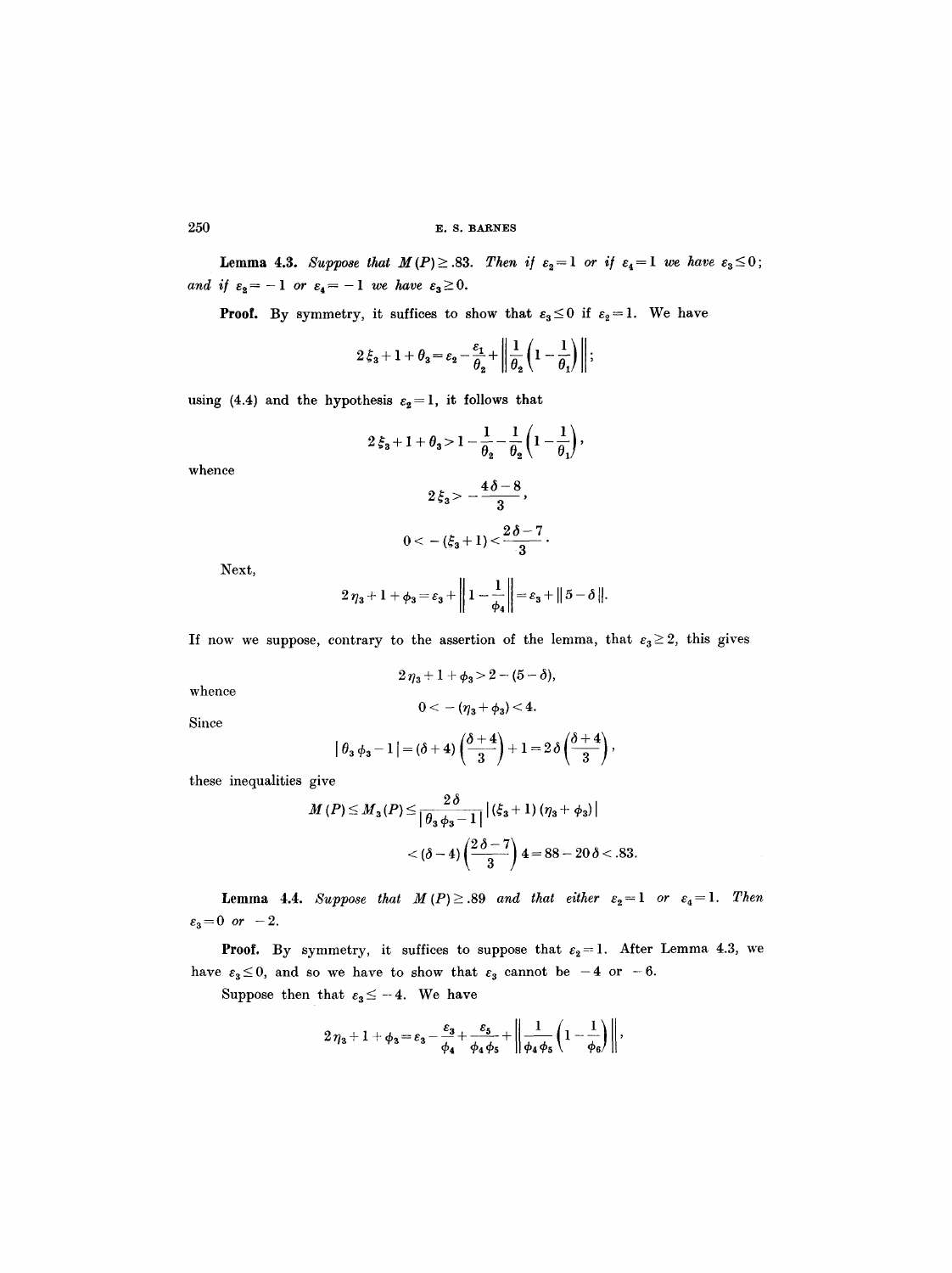#### THE INHOMOGENEOUS MINIMA OF BINARY QUADRATIC FORMS (IV) 251

where  $\varepsilon_3 \leq -4$ ,  $\varepsilon_4=1$  by Lemma 4.3, and, by (4.5),  $\varepsilon_5=\pm 1$ . Hence

$$
2\eta_3 + 1 + \phi_3 < -4 - \frac{1}{\phi_4} + \frac{1}{\phi_4 \phi_5} + \frac{1}{\phi_4 \phi_5} \left(1 - \frac{1}{\phi_6}\right)
$$
  

$$
0 < 2\eta_3 < -5 - \phi_3 - \frac{1}{\phi_4} + \frac{1}{\phi_4 \phi_5} + \frac{1}{\phi_4 \phi_5} \left(1 - \frac{1}{\phi_6}\right)
$$
  

$$
= -5 + (\delta + 4) - (\delta - 4) + (3\delta - 13) + (48 - 11\delta) = 38 - 8\delta,
$$
  

$$
0 < \eta_3 < 19 - 4\delta.
$$

As in Lemma 4.3,

$$
0< -\xi_3 < \frac{2\,\delta - 4}{3},\quad \big|\,\theta_3\,\phi_3 - 1\,\big| = 2\,\delta\,\bigg(\frac{\delta + 4}{3}\bigg)\,\cdot
$$

Hence

$$
M(P) \leq M_3(P) \leq \frac{2\delta}{\left|\theta_3\phi_3 - 1\right|} \left|\varepsilon_3\eta_3\right| < (\delta - 4)\left(\frac{2\delta - 4}{3}\right)(19 - 4\delta) \\ = 646 - 148\delta < .89,
$$

contradicting our assumption.

Our next step is to eliminate the possibility that  $\varepsilon_3=0$ , which we do in two stages.

**Lemma 4.5.** Suppose that  $\varepsilon_3 = 0$  and that  $M(P) \geq .96$ . Then

$$
\varepsilon_1 = \varepsilon_2 = \varepsilon_4 = \varepsilon_5 = \pm 1.
$$

**Proof.** By symmetry, we may take  $\varepsilon_2 = +1$ . Using (4.5), we certainly have  $\varepsilon_1 = \pm 1, \ \varepsilon_4 = \pm 1, \ \varepsilon_5 = \pm 1.$ 

Suppose first that  $\varepsilon_4 = -1$ . Then since

$$
2\xi_3 + 1 + \theta_3 = \varepsilon_2 - \frac{\varepsilon_1}{\theta_2} + \frac{\varepsilon_0}{\theta_2 \theta_1} - \dots = 1 - \frac{\varepsilon_1}{\theta_2} + \frac{\varepsilon_0}{\theta_2 \theta_1} - \dots
$$
  

$$
2\eta_3 + 1 + \phi_3 = \varepsilon_3 - \frac{\varepsilon_4}{\phi_4} + \frac{\varepsilon_5}{\phi_4 \phi_5} - \dots = -\frac{\varepsilon_4}{\phi_4} + \frac{\varepsilon_5}{\phi_4 \phi_5} - \dots
$$
  

$$
2\xi_3 + 1 + \theta_3 = 1 - \frac{\varepsilon_1}{\theta_2} + \left\| \frac{1}{\theta_2} \left( 1 - \frac{1}{\theta_1} \right) \right\|
$$

we have

$$
2\xi_3 + 1 + \theta_3 = 1 - \frac{\varepsilon_1}{\theta_2} + \left\| \frac{1}{\theta_2} \left( 1 - \frac{1}{\theta_1} \right) \right\|
$$
  

$$
> 1 - \frac{1}{\theta_2} - \frac{1}{\theta_2} \left( 1 - \frac{1}{\theta_1} \right),
$$
  

$$
-2(\xi_3 + 1) < -2 + \theta_3 + \frac{2}{\theta_2} - \frac{1}{\theta_1 \theta_2} = \frac{2}{3}(2\delta - 7),
$$
  

$$
0 < -(\xi_3 + 1) < \frac{2\delta - 7}{3};
$$

and, with  $\varepsilon_4=-1$ ,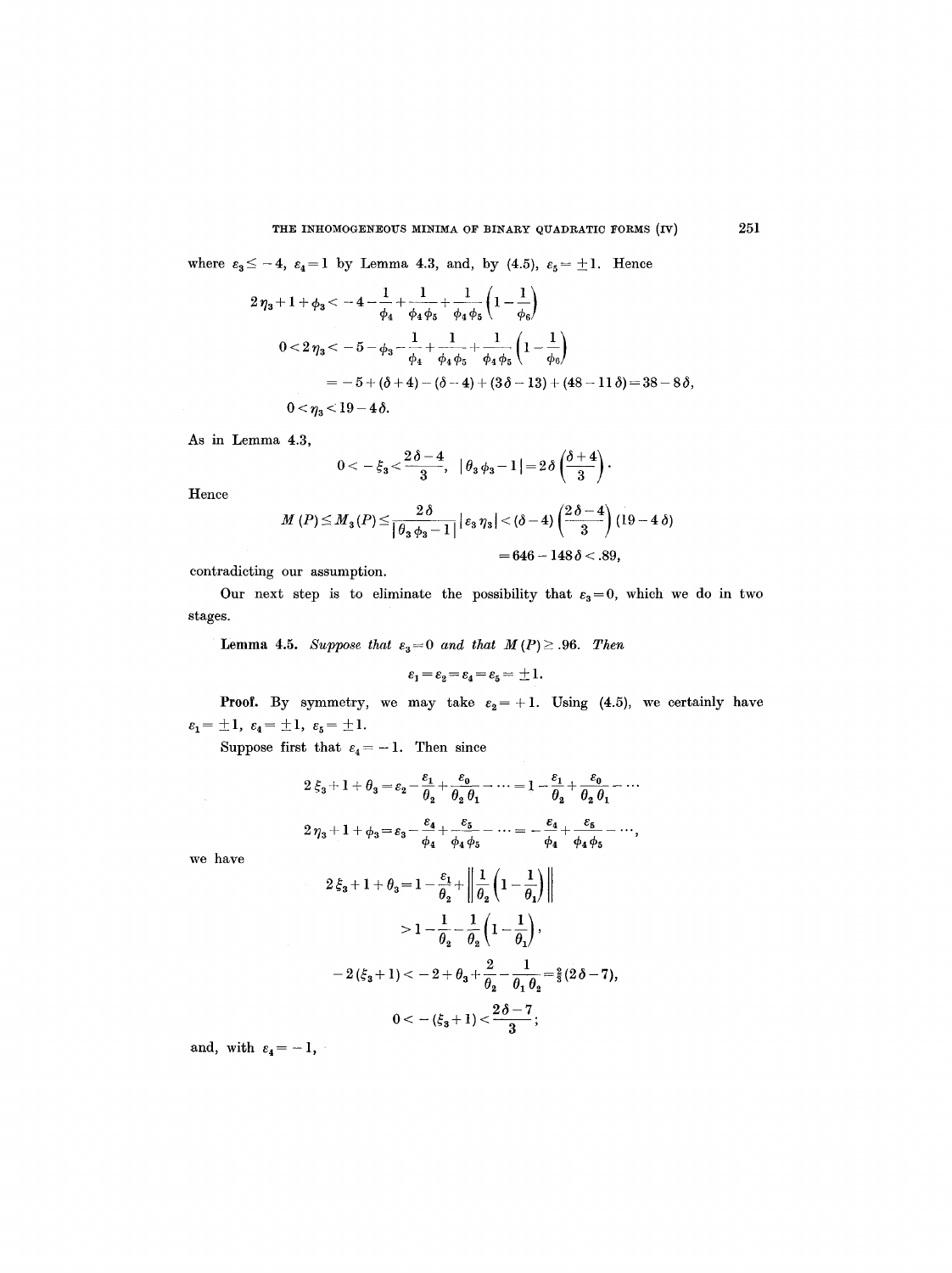$$
2 \eta_3 + 1 + \phi_3 = \frac{1}{\phi_4} + \left\| \frac{1}{\phi_4} \left( 1 - \frac{1}{\phi_5} \right) \right\|
$$
  

$$
> \frac{1}{\phi_4} - \frac{1}{\phi_4} \left( 1 - \frac{1}{\phi_5} \right) = \frac{1}{\phi_4 \phi_5},
$$
  

$$
- 2 (\eta_3 + \phi_3) < -\phi_3 + 1 - \frac{1}{\phi_4 \phi_5} = \frac{28}{3},
$$
  

$$
0 < -(\eta_3 + \phi_3) < \frac{14}{3}.
$$

Hence

$$
M(P) \leq M_3(P) \leq \frac{2\delta}{\left|\theta_3\phi_3 - 1\right|} |(\xi_3 + 1)(\eta_3 + \phi_3)|
$$
  
< 
$$
< (\delta - 4) \left(\frac{2\delta - 7}{3}\right) \frac{14}{3}
$$
  

$$
= \frac{14}{3} (22 - 5\delta)
$$
  
< 0.96.

Thus we require  $\varepsilon_4= +1$ .

In order now to show that  $\varepsilon_1=\varepsilon_5=1$ , it suffices, by symmetry, to show that  $\varepsilon_1=1$ . Suppose to the contrary that  $\varepsilon_1=-1$ , so that now  $\varepsilon_1=-1$ ,  $\varepsilon_2=1$ ,  $\varepsilon_3=0$ ,  $\varepsilon_4\!=\!1,~\varepsilon_5\!=\!\pm 1.~$  Then  $t_1$   $t_2$   $t_3$ 

$$
2\xi_3 + 1 + \theta_3 = 1 - \frac{\varepsilon_1}{\theta_2} + \left\| \frac{1}{\theta_2} \left( 1 - \frac{1}{\theta_1} \right) \right\|
$$
  
> 1 +  $\frac{1}{\theta_2} - \frac{1}{\theta_2} \left( 1 - \frac{1}{\theta_1} \right) = 1 + \frac{1}{\theta_2 \theta_1}$ ,  
 $- 2(\xi_3 + 1) < \theta_3 - \frac{1}{\theta_2 \theta_1} - 2 = 2\delta - 8$ ,  
 $0 < -(\xi_3 + 1) < \delta - 4$ ;

also

$$
2\eta_3 + 1 + \phi_3 = -\frac{\varepsilon_4}{\phi_4} + \dots = \left\| 1 - \frac{1}{\phi_4} \right\| > -1 + \frac{1}{\phi_4},
$$
  

$$
-2(\eta_3 + \phi_3) < -\phi_3 + 2 - \frac{1}{\phi_4} = 10,
$$
  

$$
0 < -(\eta_3 + \phi_3) < 5.
$$

Hence

$$
M(P) \leq M_3(P) \leq (\delta - 4) (\delta - 4) 5 = 5 (35 - 8 \delta) < .65.
$$

Lemma 4.6. *Suppose that* 

 $\epsilon_1\!=\!\epsilon_2\!=\!\epsilon_4\!=\!\epsilon_5\!=\pm1, ~~\epsilon_3\!=\!0.$ 

Then  $M(P) < .982$ .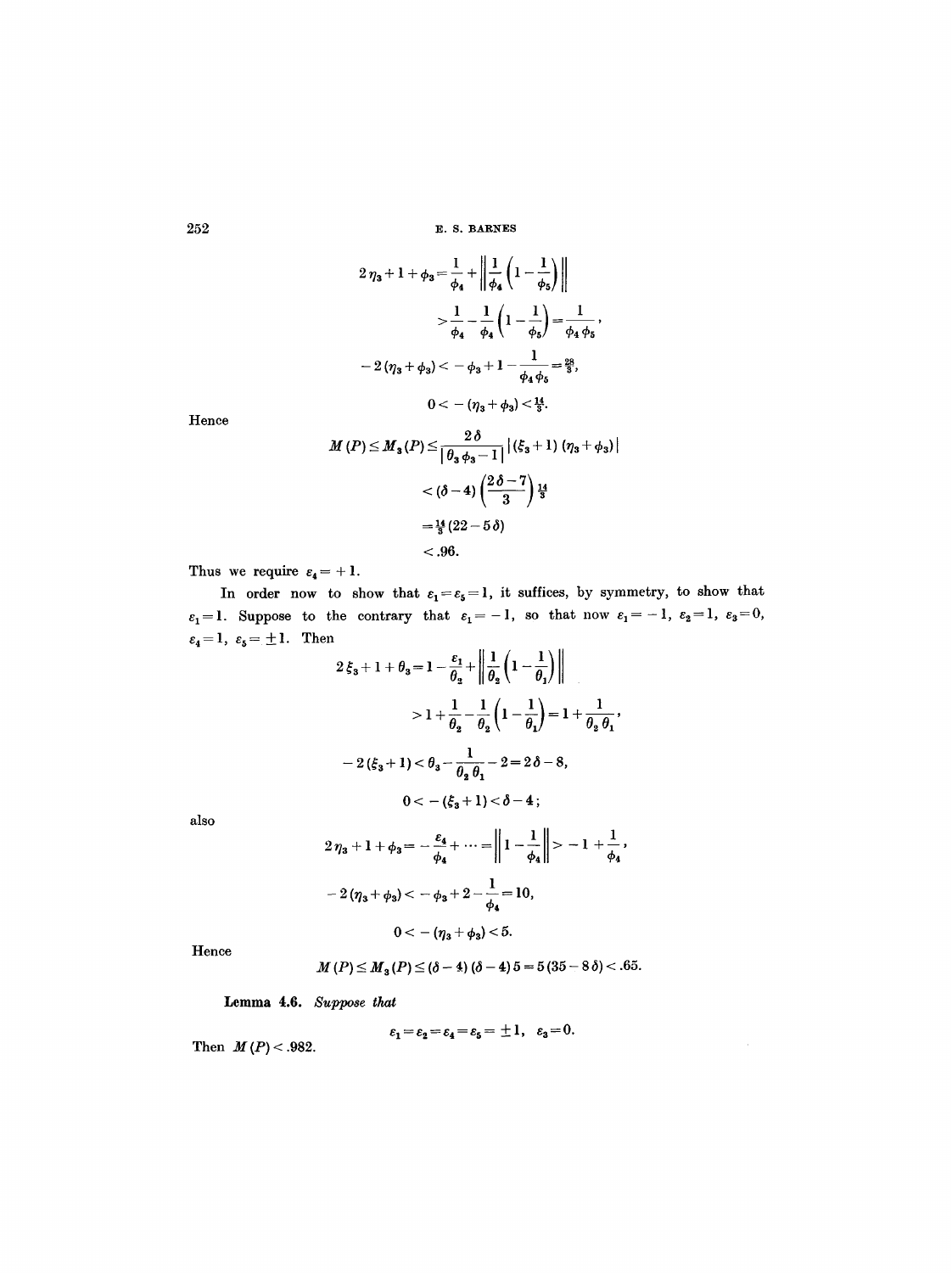Proof. We have, taking the upper sign without loss of generality,

$$
2\varepsilon_2 + 1 + \theta_2 = \varepsilon_1 - \frac{\varepsilon_0}{\theta_1} + \left\| \frac{1}{\theta_1} \left( 1 - \frac{1}{|\theta_0|} \right) \right\|
$$
  

$$
< 1 + \frac{1}{\theta_1} + \frac{1}{\theta_1} \left( 1 - \frac{1}{|\theta_0|} \right),
$$
  

$$
2\xi_2 + 2\theta_2 < \theta_2 + \frac{2}{\theta_1} - \frac{1}{\theta_1|\theta_0|} = 14 - 2\delta,
$$
  

$$
0 < \xi_2 + \theta_2 < 7 - \delta;
$$

also

$$
2 \eta_2 + 1 + \phi_2 = \varepsilon_2 - \frac{\varepsilon_3}{\phi_3} + \frac{\varepsilon_4}{\phi_3 \phi_4} - \frac{\varepsilon_5}{\phi_3 \phi_4 \phi_5} + \left\| \frac{1}{\phi_3 \phi_4 \phi_5} \left( 1 - \frac{1}{|\phi_6|} \right) \right\|
$$
  
=  $1 - \frac{1}{\phi_3} + \frac{1}{\phi_3 \phi_4} - \frac{1}{\phi_3 \phi_4 \phi_5} + \left\| \frac{1}{\phi_3 \phi_4 \phi_5} \left( 1 - \frac{1}{|\phi_6|} \right) \right\|,$ 

whence

$$
-2\eta_2 - 2 <\phi_2 - 2 + \frac{1}{\phi_3} - \frac{1}{\phi_3\phi_4} + \frac{1}{\phi_3\phi_4\phi_5} + \frac{1}{\phi_3\phi_4\phi_5} \left(1 - \frac{1}{|\phi_6|}\right)
$$
  
= 
$$
\frac{110 \delta - 476}{3},
$$
  

$$
0 < -(\eta_2 + 1) < \frac{55 \delta - 238}{3}.
$$

Thus, since  $\theta_2\phi_2-1=\delta\left(\frac{5+\delta}{3}\right)$ , we have

$$
M(P) \le M_{2}(P) < (5 - \delta) (7 - \delta) \left( \frac{55 \delta - 238}{3} \right) = 1942 \delta - 8464 < .982,
$$

as required.

It follows from Lemmas 4.5 and 4.6 that, for  $M(P) \ge 0.982$ ,  $\varepsilon_3 \ne 0$ , and so, by Lemma 4.4,  $\varepsilon = \pm 2$ .

Allowing for an eventual change of sign of all  $\varepsilon_n$ , we take  $\varepsilon_3 = -2$ , so that, by Lemma 4.3,  $\varepsilon_2 = \varepsilon_4 = 1$ .

Lemma 4.7. If  $\varepsilon_2 = \varepsilon_4 = 1$ ,  $\varepsilon_3 = -2$  and  $M(P) \geq .79$ , then  $\varepsilon_1 = \varepsilon_5 = 1$ .

**Proof.** By symmetry, it suffices to show that  $\varepsilon_1=1$ . Suppose to the contrary that  $\varepsilon_1=-1$ . Then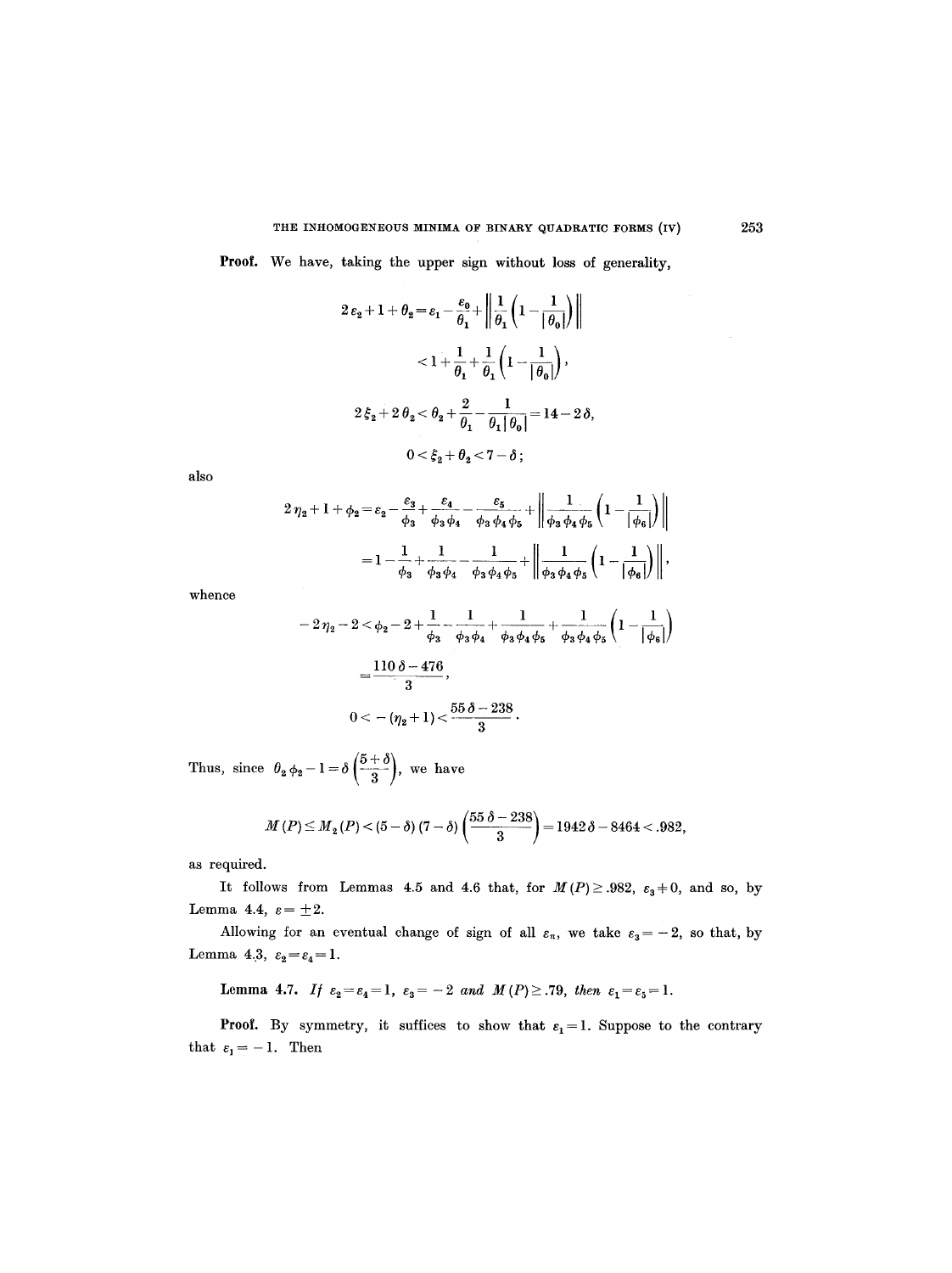$\mathbf{r}$ 

$$
2\xi_3 + 1 + \theta_3 = \varepsilon_2 - \frac{\varepsilon_1}{\theta_2} + \left\| \frac{1}{\theta_2} \left( 1 - \frac{1}{\theta_1} \right) \right\|
$$
  
\n
$$
> 1 + \frac{1}{\theta_2} - \frac{1}{\theta_2} \left( 1 - \frac{1}{\theta_1} \right) = 1 + \frac{1}{\theta_1 \theta_2},
$$
  
\n
$$
-2\xi_3 - 2 < \theta_3 - 2 - \frac{1}{\theta_1 \theta_2} = 2\delta - 8,
$$
  
\n
$$
0 < -(\xi_3 + 1) < \delta - 4;
$$
  
\n
$$
2\eta_3 + 1 + \phi_3 = \varepsilon_3 + \left\| 1 - \frac{1}{\phi_4} \right\| > -2 - \left( 1 - \frac{1}{\phi_4} \right),
$$

also

$$
-2\eta_3 - 2\phi_3 < -\phi_3 + 4 - \frac{1}{\phi_4} = 12,
$$
  

$$
0 < -(\eta_3 + \phi_3) < 6;
$$

hence,

$$
M(P) \leq M_{3}(P) \leq 6(\delta - 4)(\delta - 4) = 6(35 - 8\delta) < .79.
$$

In Lemmas 4.2 to 4.6 we have now established that, if  $M(P) \ge 0.982$ , then  $\varepsilon_1 = \varepsilon_2 = \varepsilon_4 = \varepsilon_5 = 1$ ,  $\varepsilon_3 = -2$  (or the negative of these values). By the periodicity of the chain  $\{a_n\}$  it follows that, for each n, either

or  
\n
$$
\varepsilon_{4\,n+1} = \varepsilon_{4\,n+2} = \varepsilon_{4\,n+4} = \varepsilon_{4\,n+5} = 1, \quad \varepsilon_{4\,n+3} = -2,
$$
\n
$$
\varepsilon_{4\,n+1} = \varepsilon_{4\,n+2} = \varepsilon_{4\,n+4} = \varepsilon_{4\,n+5} = -1, \quad \varepsilon_{4\,n+3} = 2.
$$

Since  $4n+5=4(n+1)+1$ , it is immediately clear that if the first alternative holds for any one value of n, it holds for all n. Thus  $\{\varepsilon_n\}$  is the periodic chain given by (4.4), or its negative.

We now complete the proof of Theorem 1 by proving

**Lemma 4.8.** *If the chains*  $\{a_n\}$ ,  $\{\varepsilon_n\}$  *are given by* (4.3) *and* (4.4),

$$
M(P)=\frac{170}{171}
$$

**Proof.** The values of  $\xi_n$  and  $\eta_n$  may easily be calculated from the series for  $2\xi_n + \theta_n + 1$ ,  $2\eta_n + 1 + \phi_n$ , since each of these quantities is periodic in n with period 4. Thus

$$
2\eta_0+1+\phi_0=\varepsilon_0-\frac{\varepsilon_1}{\phi_1}+\frac{\varepsilon_2}{\phi_1\phi_2}-\frac{\varepsilon_3}{\phi_1\phi_2\phi_3}+\frac{1}{\phi_1\phi_2\phi_3\phi_4}(2\eta_4+1+\phi_4),
$$

whence

$$
(2 \eta_0 + 1 + \phi_0) \left( 1 - \frac{1}{\phi_1 \phi_2 \phi_3 \phi_4} \right) = 1 - \frac{1}{\phi_1} + \frac{1}{\phi_1 \phi_2} + \frac{2}{\phi_1 \phi_2 \phi_3}.
$$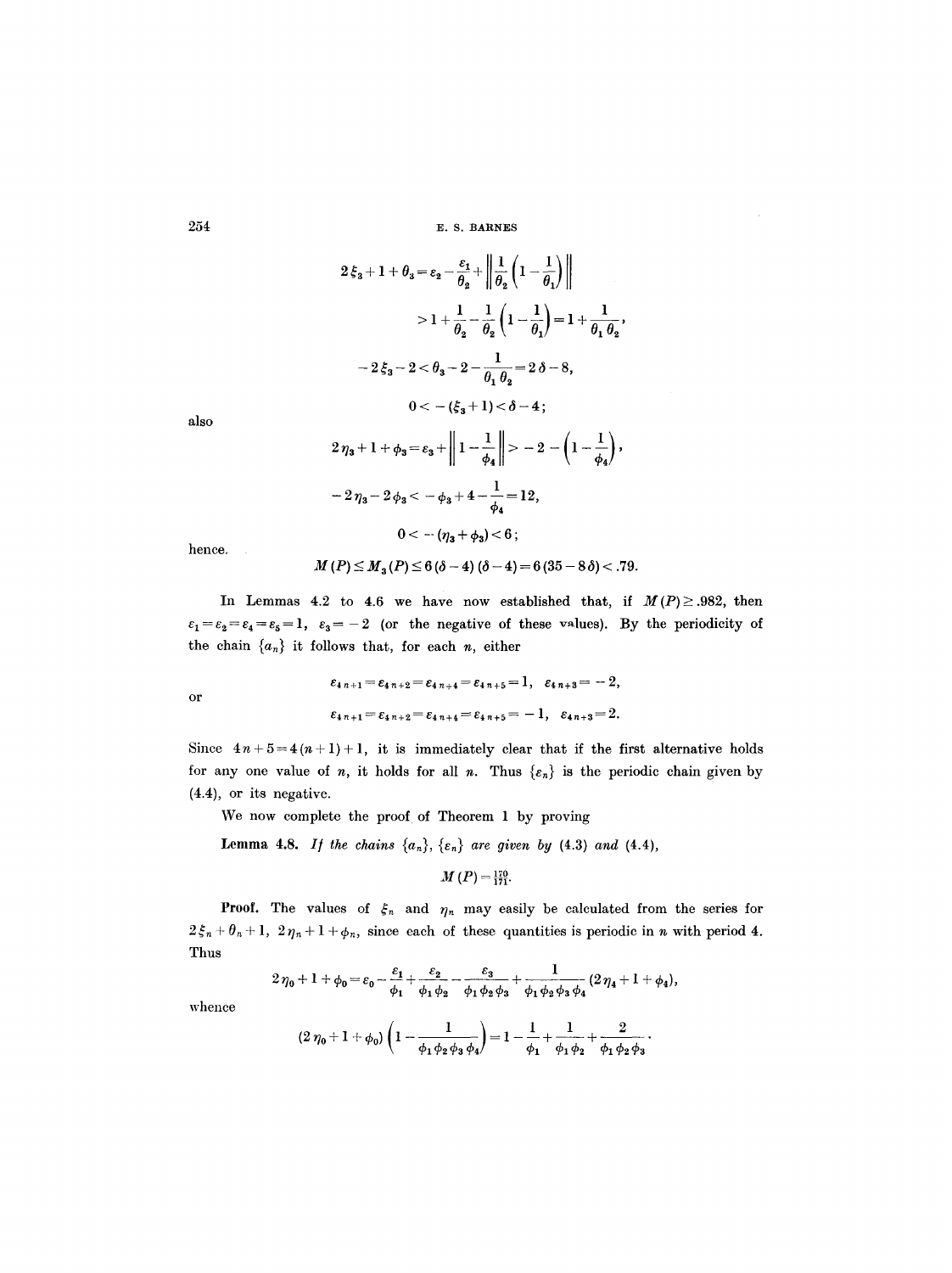Inserting the values of  $\phi_n$ , we find

$$
\eta_0 = -\frac{152 + 23\,\delta}{171}.
$$

Similarly we may calculate

$$
\xi_0 = \frac{57 + 20\,\delta}{57}.
$$

Using the reeursion formulae (3.4), (3.5), we then find

$$
\xi_1 = -\frac{190 + 23\delta}{171}, \quad \eta_1 = -\frac{171 + 25\delta}{114}.
$$

By the periodicity and symmetry of the chains, it is clear that

$$
M(P) = \min \{M_0(P), M_1(P)\}.
$$

A rough calculation easily decides the minimum of the four expressions defining  $M_0(P)$ ,  $M_1(P)$ . Using the relations

$$
|\theta_0 \phi_0 - 1| = \frac{2\delta}{\delta - 4}, \quad |\theta_1 \phi_1 - 1| = \frac{2\delta}{5 - \delta},
$$

we have

in  $f(x, y) = x^2 - 19 y^2$ .

$$
M_0(P) = \frac{2\delta}{\left|\theta_0 \phi_0 - 1\right|} \left| (\xi_0 + \theta_0) (\eta_0 + 1) \right|
$$
  
=  $(\delta - 4) \left( \frac{37\delta + 171}{57} \right) \left( \frac{23\delta - 19}{171} \right)$   
=  $\frac{170}{171}$ ;  

$$
M_1(P) = \frac{2\delta}{\left|\theta_1 \phi_1 - 1\right|} \left| (\xi_1 + 1) (\eta_1 + \phi_1) \right|
$$
  
=  $(5 - \delta) \left( \frac{57 + 16\delta}{57} \right) \left( \frac{19 + 23\delta}{171} \right)$   
=  $\frac{170}{171}$ .

Thus  $M(P) = \frac{170}{171}$ , as required. This completes the proof of Theorem 1.

Note. A simple calculation shows that the point P of Lemma 4.8 corresponds to taking

$$
(x, y) \equiv (0, \pm \frac{20}{57}) \pmod{1}
$$

**5.** The form  $x^2 - 46y^2$ 

**Theorem 2.** If 
$$
f(x, y) = x^2 - 46y^2
$$
, then  
\n
$$
M(f) = \frac{76877}{48668} = 1.5796...
$$
\n(5.1)

 $\sim$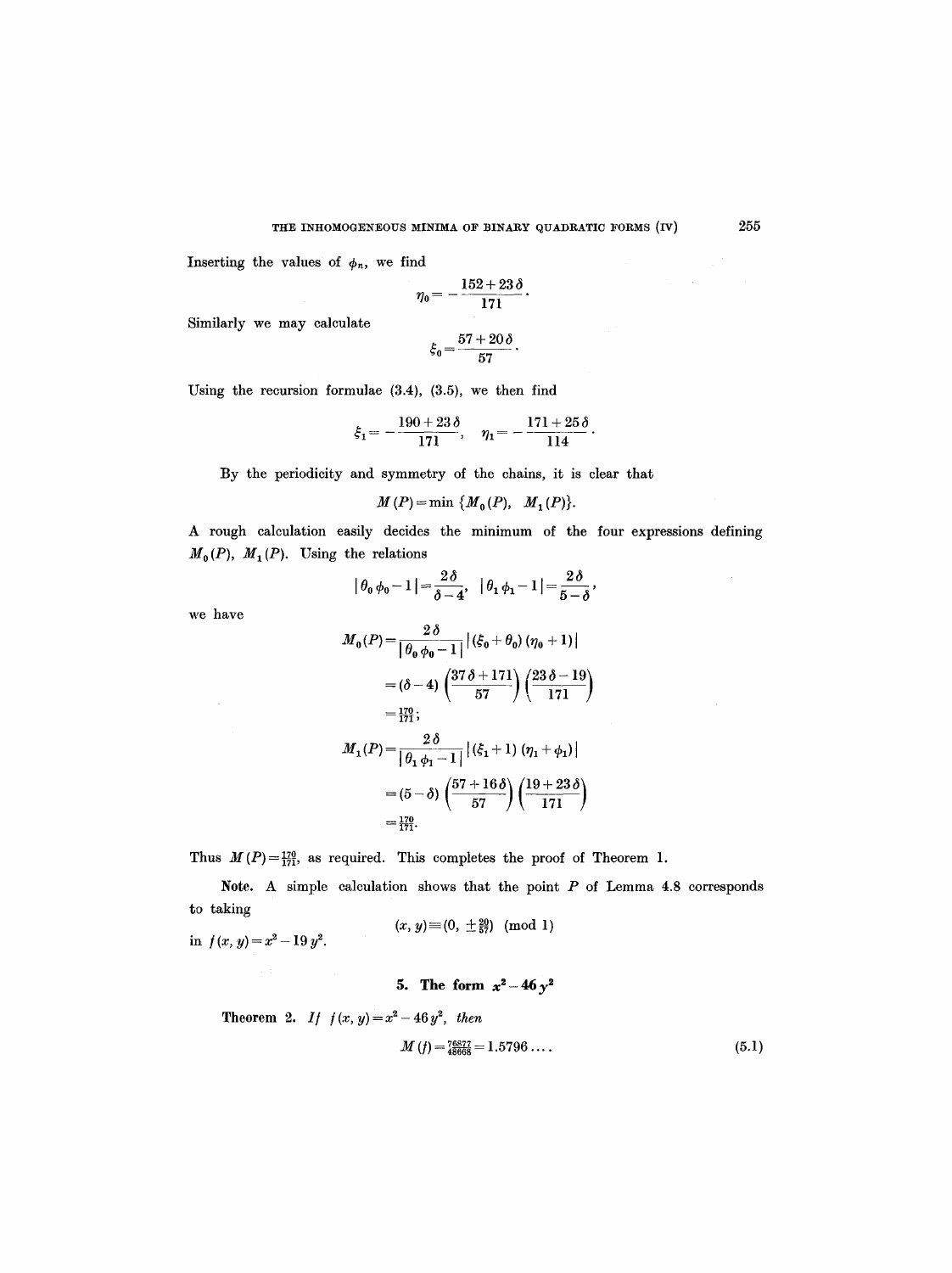The reduced forms  $ax^2+bxy+cy^2$  equivalent to  $f(x, y)$  with  $|a \pm b+c| \ge 7$  are found to be  $g_n(x, \pm y)$ ,  $g_n(y, \pm x)$   $(n=1, 2, 3, 4)$  where

$$
g_1 = (-5, 8, 6), \quad \alpha_1 = \frac{\delta + 4}{6}, \qquad \beta_1 = -\frac{\delta + 4}{5},
$$
  

$$
g_2 = (2, 12, -5), \quad \alpha_2 = -\frac{\delta + 6}{5}, \quad \beta_2 = \frac{\delta + 6}{2},
$$
  

$$
g_3 = (1, 14, 3), \qquad \alpha_3 = \frac{\delta + 7}{3}, \qquad \beta_3 = \delta + 7,
$$
  

$$
g_3 = (3, 16, 6), \qquad \alpha_4 = \frac{\delta + 8}{6}, \qquad \beta_4 = \frac{\delta + 8}{3},
$$

where we have written

$$
\delta = \sqrt{46} = \frac{1}{2} \Delta.
$$

By Lemma 3.3 we see that, for any point P with  $M(f; P) > \frac{3}{2}$ , no other forms can occur in the corresponding chain of reduced forms.

**Lemma 5.1.** *If*  $M(P) > 1.5$ , *the chain*  $\{a_n\}$  *is given by* 

$$
\{14, 5, 2, -2, 6, -2, 2, 5\} \tag{5.2}
$$

*(or its negative).* 

Proof. It is sufficient to observe that, if the chain of reduced forms contains no other forms than those listed above, then we have the following unique expansions:

$$
\alpha_1 = [2, \beta_4], \qquad \beta_1 = [-2, \beta_2],
$$
  
\n
$$
\alpha_2 = [-2, \alpha_1], \quad \beta_2 = [6, \alpha_2],
$$
  
\n
$$
\alpha_3 = [5, \alpha_4], \qquad \beta_3 = [14, \alpha_3],
$$
  
\n
$$
\alpha_4 = [2, \beta_1], \qquad \beta_4 = ]5, \beta_3],
$$

thus

$$
\alpha_1 = \begin{bmatrix} \check{x}, 5, 14, 5, 2, -2, 6, -\check{2} \end{bmatrix}, \quad \beta_1 = \begin{bmatrix} \check{x}, 6, -2, 2, 5, 14, 5, \check{2} \end{bmatrix},
$$
  
\n
$$
\alpha_2 = \begin{bmatrix} \check{x}, 2, 5, 14, 5, 2, -2, \check{6} \end{bmatrix}, \quad \beta_2 = \begin{bmatrix} \check{x}, 6, -2, 2, 5, 14, 5, 2, -\check{2} \end{bmatrix},
$$
  
\n
$$
\alpha_3 = \begin{bmatrix} \check{x}, 2, -2, 6, -2, 2, 5, 14 \end{bmatrix}, \quad \beta_3 = \begin{bmatrix} \check{x}, 5, 2, -2, 6, -2, 2, \check{5} \end{bmatrix},
$$
  
\n
$$
\alpha_4 = \begin{bmatrix} \check{x}, -2, 6, -2, 2, 5, 14, \check{5} \end{bmatrix}, \quad \beta_4 = \begin{bmatrix} \check{x}, 14, 5, 2, -2, 6, -2, \check{2} \end{bmatrix},
$$

Hence all the above forms occur in the chain, and the chain  $\{a_n\}$  is given by (5.2).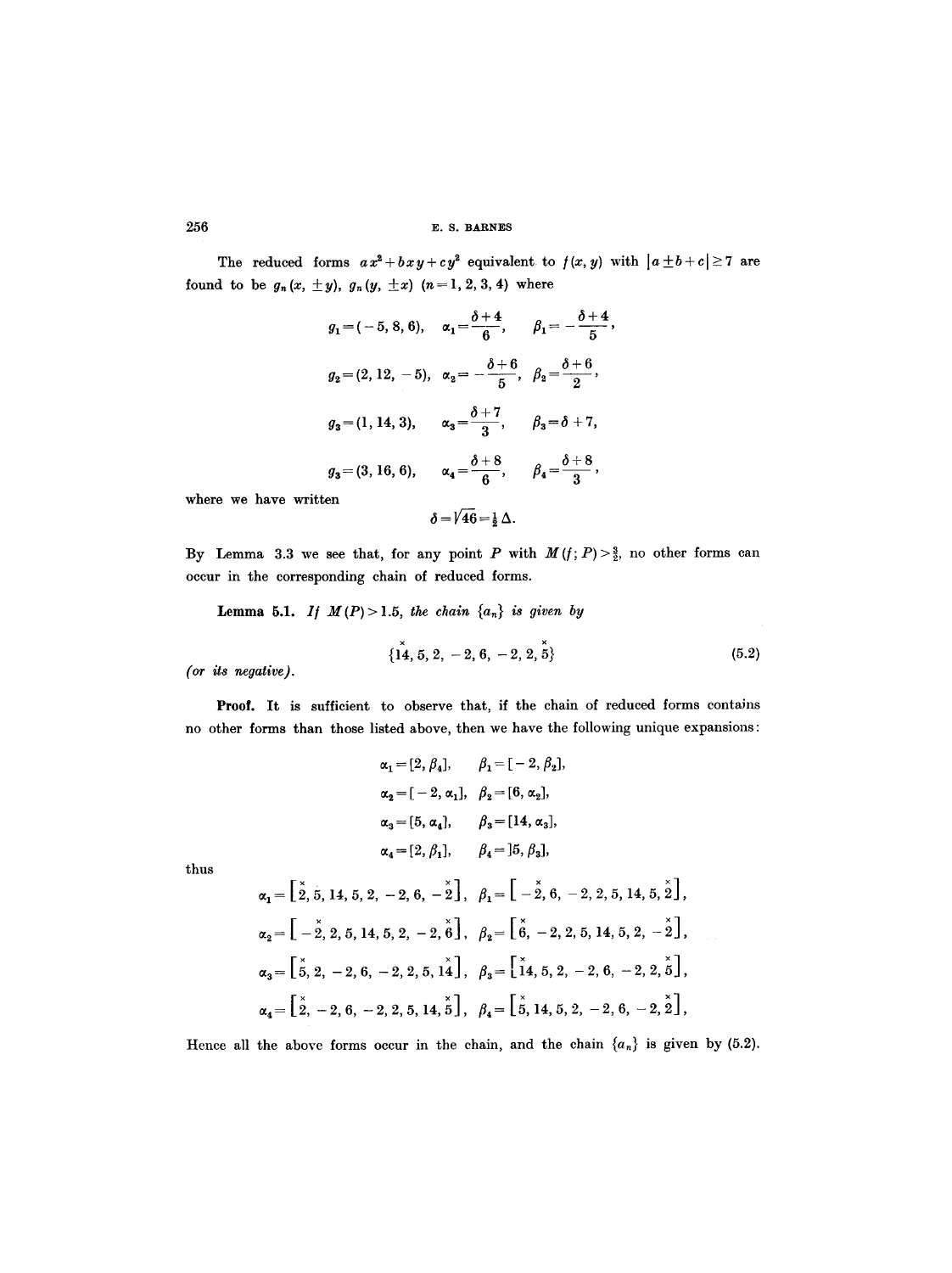We number the chain (5.2) so that

$$
a_{8\,n+1}\!=\!14
$$

for all *n*. Then  $a_n$ ,  $\theta_n$  and  $\phi_n$  are periodic with period 8 and

$$
\theta_1 = \phi_8 = \delta + 7,
$$
  
\n
$$
\theta_2 = \phi_7 = \frac{\delta + 8}{3},
$$
  
\n
$$
\theta_3 = \phi_6 = \frac{\delta + 4}{6},
$$
  
\n
$$
\theta_4 = \phi_5 = -\frac{\delta + 6}{5},
$$
  
\n
$$
\theta_5 = \phi_4 = \frac{\delta + 6}{2},
$$
  
\n
$$
\theta_6 = \phi_3 = -\frac{\delta + 4}{5},
$$
  
\n
$$
\theta_7 = \phi_2 = \frac{\delta + 8}{6},
$$
  
\n
$$
\theta_8 = \phi_1 = \frac{\delta + 7}{3}.
$$

We note that  $\varepsilon_2 = \varepsilon_3 = \varepsilon_5 = \varepsilon_6 = 0, \ |\varepsilon_0| \le 12, \ |\varepsilon_1| \le 3, \ |\varepsilon_4| \le 4, \ |\varepsilon_7| \le 3.$ 

Lemma 5.2. *If*  $M(P) > 1.5$ , then  $\varepsilon_4 = 0$  or  $\pm 2$ .

**Proof.** It is sufficient to prove that  $\varepsilon_4 + 4$ . If  $\varepsilon_3=4$ , we have

have  
\n
$$
2\xi_{5} + 1 + \theta_{5} = \varepsilon_{4} - \frac{\varepsilon_{3}}{\theta_{4}} + \frac{\varepsilon_{2}}{\theta_{4} + \theta_{3}} + \left\| \frac{1}{|\theta_{4}| \theta_{3}} \left( 1 - \frac{1}{\theta_{2}} \right) \right\|
$$
\n
$$
= 4 + \left\| \frac{3 \delta - 20}{2} \right\|,
$$
\n
$$
- 2\xi_{5} < \theta_{5} - 3 + \frac{3 \delta - 20}{2} = 2\delta - 10,
$$
\n
$$
0 < -\xi_{5} < \delta - 5;
$$
\n
$$
2\eta_{5} + 1 + \phi_{5} = \varepsilon_{5} - \frac{\varepsilon_{6}}{\phi_{6}} + \left\| \frac{1}{\phi_{6}} \left( 1 - \frac{1}{\phi_{7}} \right) \right\|
$$
\n
$$
= \left\| \frac{9 - \delta}{5} \right\|,
$$
\n
$$
2\eta_{5} < -\phi_{5} - 1 + \frac{9 - \delta}{5} = 2,
$$
\n
$$
0 < \eta_{5} < 1.
$$

17 - 543808. *Acta Mathematica.* 92. Imprim6 le 3l d6cembre 1954.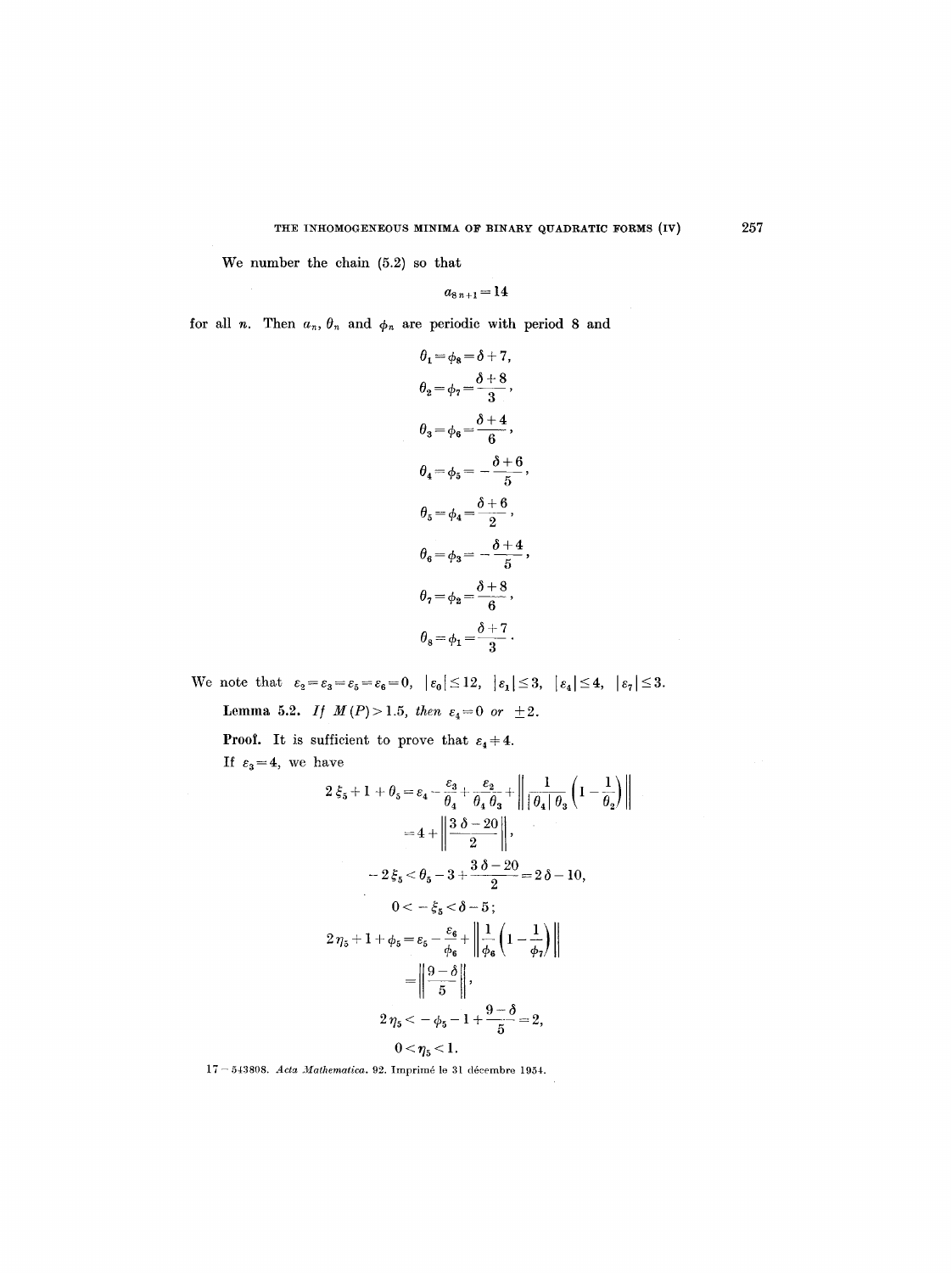Since  $| \theta_5 \phi_5 - 1 | = \frac{2 \delta}{\delta - 6}$ , we therefore have

$$
M(P) \leq M_5(P) < (\delta - 6) (\delta - 5) = 76 - 11 \delta = 1.39 \cdots < 1.5,
$$

contradicting our assumption that  $M(P) > 1.5$ .

**Lemma 5.3.** *If*  $M(P) > 1.5$ , *then*  $\varepsilon_1 = \pm 1$ ,  $\varepsilon_2 = \pm 1$ .

**Proof.** By symmetry, it is sufficient to prove that  $\varepsilon_1 = 3$ . If  $\varepsilon_1 = 3$  we have

$$
2\xi_2 + 1 + \theta_2 = \varepsilon_1 + \left\| 1 - \frac{1}{\theta_1} \right\| = 3 + \left\|\frac{\delta - 4}{3}\right\|,
$$
  

$$
-2\xi_2 - 2 < \theta_2 - 4 + \frac{\delta - 4}{3} = \frac{2\delta - 8}{3},
$$
  

$$
0 < -(\xi_2 + 1) < \frac{\delta - 4}{3};
$$
  

$$
2\eta_2 + 1 + \phi_2 = \varepsilon_3 + \left\| 1 - \frac{1}{|\phi_3|} \right\| = \left\| \frac{10 - \delta}{6} \right\|,
$$
  

$$
2\eta_2 + 2\phi_2 < \phi_2 - 1 + \frac{10 - \delta}{6} = 2,
$$
  

$$
0 < \eta_2 + \phi_2 < 1.
$$

Since  $\theta_2 \phi_2 - 1 = \frac{2\delta}{\delta}$ , we therefore have

$$
M(P) \leq M_2(P) < (8-\delta)\left(\frac{\delta-4}{3}\right) = 4\delta - 26 = 1.12\cdots < 1.5,
$$

contradicting our assumption that  $M(P) > 1.5$ .

**Lemma 5.4.** *If*  $M(P) > 1.55$  *and*  $\varepsilon_1 = 1$ , *then*  $\varepsilon_0 \ge 4$ .

**Proof.** Suppose to the contrary that  $\varepsilon_0 \leq 2$ . Then

$$
2\xi_2 + 1 + \theta_2 = \varepsilon_1 - \frac{\varepsilon_0}{\theta_1} + \left\| \frac{1}{\theta_1} \left( 1 - \frac{1}{\theta_2} \right) \right\|
$$
  
=  $1 - \varepsilon_0 \left( \frac{7 - \delta}{3} \right) + \left\| \frac{13 \delta - 88}{3} \right\|,$   
 $- 2\xi_2 - 2 = \theta_2 - 2 + \varepsilon_0 \left( \frac{7 - \delta}{3} \right) + \left\| \frac{13 \delta - 88}{3} \right\|$   
 $< \theta_2 - 2 + 2 \left( \frac{7 - \delta}{3} \right) + \frac{13 \delta - 88}{3}$   
=  $4\delta - 24,$   
 $0 < -(\xi_2 + 1) < 2\delta - 12.$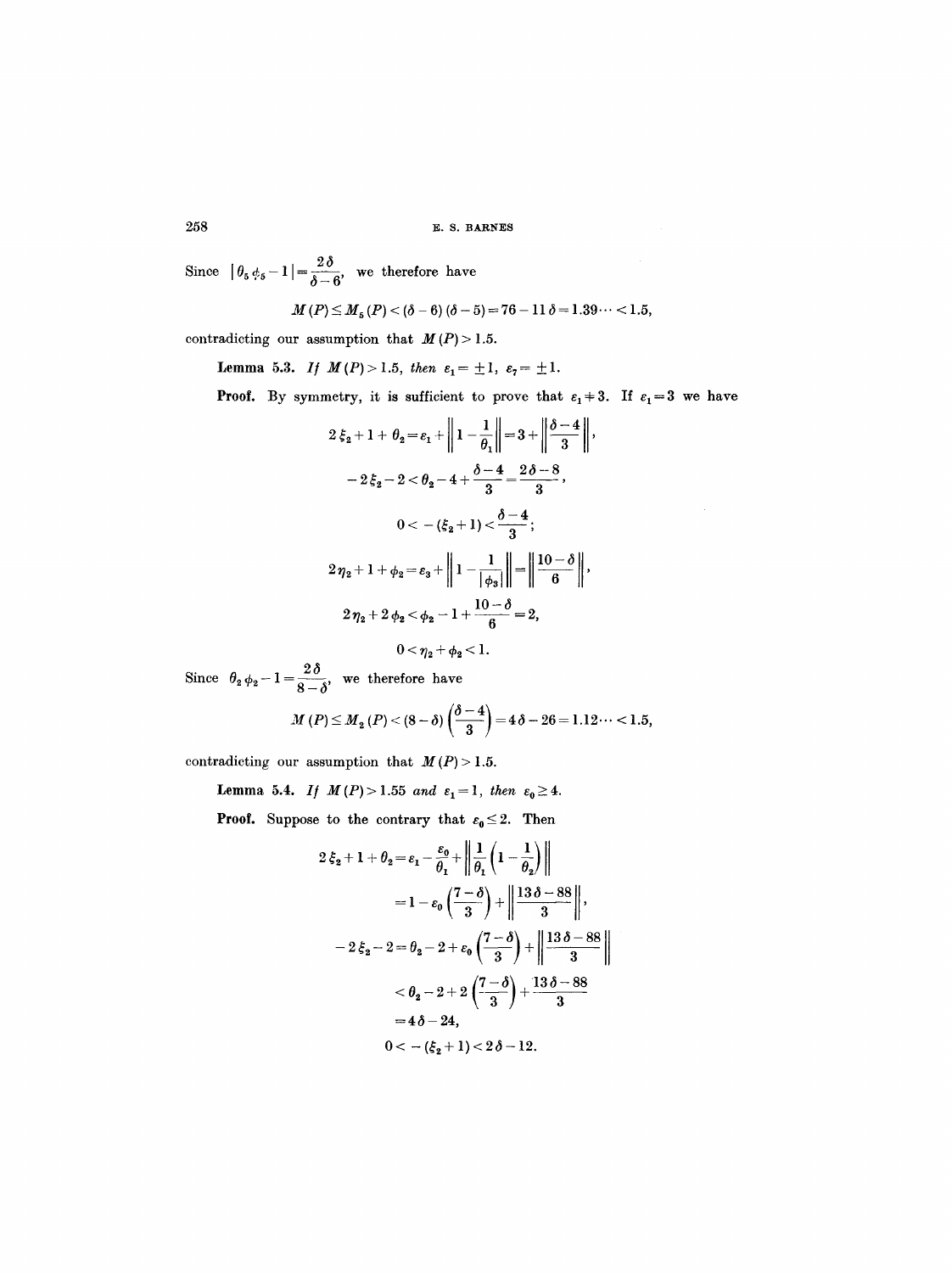#### THE INHOMOGENEOUS MINIMA OF BINARY QUADRATIC FORMS (IV) 259

Also

$$
2\eta_2 + 1 + \phi_2 = \varepsilon_2 - \frac{\varepsilon_3}{\phi_3} + \frac{\varepsilon_4}{\phi_3\phi_4} - \frac{\varepsilon_5}{\phi_3\phi_4\phi_5} + \left\| \frac{2}{|\phi_3\phi_4\phi_5|} \left( 1 - \frac{1}{\phi_6} \right) \right\|
$$
  
=  $-\varepsilon_4 \left( \frac{7 - \delta}{3} \right) + \left\| \frac{41\delta - 278}{6} \right\|,$   
 $2\eta_2 + 2\phi_2 < \phi_2 - 1 - \varepsilon_4 \left( \frac{7 - \delta}{3} \right) + \left\| \frac{41\delta - 278}{6} \right\|;$ 

since  $|\varepsilon_4| \leq 2$ , by Lemma 5.2, this gives

$$
2\eta_2 + 2\phi_2 < \phi_2 - 1 + 2\left(\frac{7-\delta}{3}\right) + \frac{41\delta - 278}{6} = \frac{38\delta - 248}{6},
$$
  

$$
0 < \eta_2 + \phi_2 < \frac{19\delta - 124}{6}.
$$

Since  $\theta_2 \phi_2 - 1 = \frac{2\delta}{\delta}$ , we therefore have

$$
M(P) \leq M_{2}(P) < (8-\delta) (2\delta - 12) \left( \frac{19\delta - 124}{6} \right) = 7964 - 1174 \delta = 1.544 \ldots,
$$

contradicting our hypothesis that  $M(P) > 1.55$ .

Corollary. If  $M(P) > 1.55$  and  $\varepsilon_1 = 1$ , then  $\varepsilon_{-1} = 1$ .

For  $\varepsilon_{-1} = \pm 1$ , by Lemma 5.3, and  $\varepsilon_{-1} = -1$  would imply  $\varepsilon_0 \leq -4$ , by an application of Lemma 5.4 to the sequence  $\{-a_{-n}\}.$ 

Lemma 5.5. *If*  $M(P) > 1.55$  and  $\varepsilon_1 = 1$ , *then*  $\varepsilon_0 = 4$  or 6.

**Proof.** By Lemma 5.4 and its corollary, it is sufficient to show that if  $\varepsilon_{-1}=1$ ,  $\varepsilon_1=1, \varepsilon_0\geq 8, \text{ then } M(P)\leq 1.55.$ 

Supposing then that  $\varepsilon_{-1}=1$ ,  $\varepsilon_1=1$ ,  $\varepsilon_0\geq 8$ , we have

$$
2\xi_1 + 1 + \theta_1 = \varepsilon_0 + \left\| 1 - \frac{1}{\theta_0} \right\| = \varepsilon_0 + \|\delta - 6\|,
$$
  
\n
$$
-2\xi_1 - 2 = \theta_1 - 1 - \varepsilon_0 + \|\delta - 6\|,
$$
  
\n
$$
< \theta_1 - 1 - 8 + \delta - 6 = 2\delta - 8,
$$
  
\n
$$
0 < -(\xi_1 + 1) < \delta - 4;
$$
  
\n
$$
2\eta_1 + 1 + \phi_1 = \varepsilon_0 - \frac{\varepsilon_2}{\phi_2} + \frac{\varepsilon_3}{\phi_2 \phi_3} + \left\| \frac{1}{|\phi_2 \phi_3|} \left( 1 - \frac{1}{\phi_4} \right) \right\|
$$
  
\n
$$
= 1 + \left\| \frac{7\delta - 47}{3} \right\|,
$$
  
\n
$$
2\eta_1 + 2\phi_1 < \phi_1 + \frac{7\delta - 47}{3} = \frac{8\delta - 40}{3},
$$
  
\n
$$
0 < \eta_1 + \phi_1 < \frac{4\delta - 20}{3}.
$$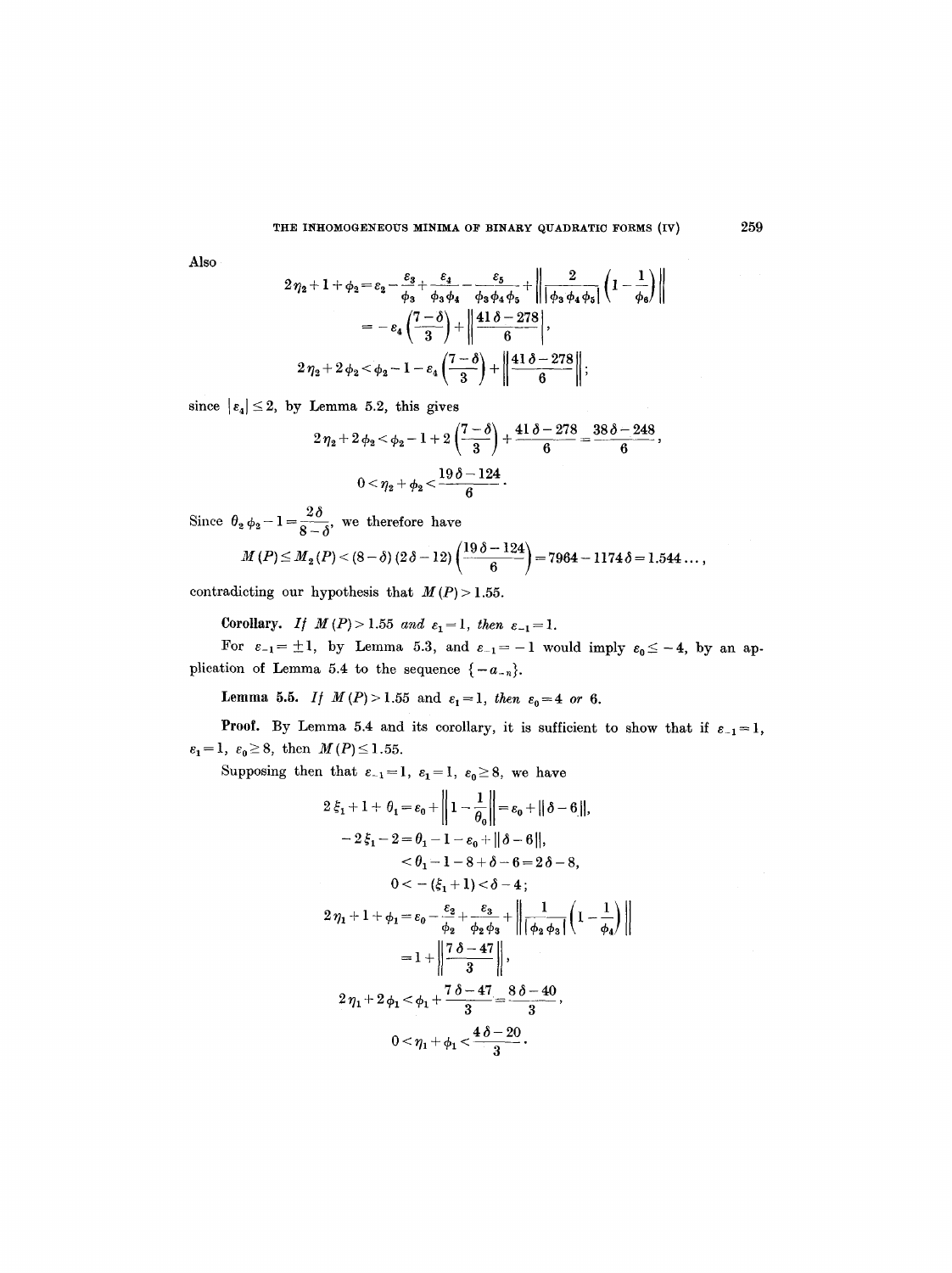Since  $\theta_1 \phi_1 - 1 = \frac{2\delta}{7}$ , we therefore have

$$
M(P) \leq M_1(P) < (7 - \delta) \left( \frac{4\,\delta - 20}{3} \right) (\delta - 4) = 1168 - 172\,\delta = 1.439\ldots,
$$

so that certainly  $M(P) \leq 1.55$ .

Lemma 5.6. *If*  $M(P) > 1.55$  *and*  $\varepsilon_1 = 1$ , *then*  $\varepsilon_4 = -2$ .

**Proof.** By Lemma 5.2, it is enough to show that  $\varepsilon_4 < 0$ . Suppose to the contrary that  $\varepsilon_4 \geq 0$ . Then

$$
2\xi_3 + 1 + \theta_3 = \varepsilon_2 - \frac{\varepsilon_1}{\theta_2} + \frac{\varepsilon_0}{\theta_2 \theta_1} - \frac{\varepsilon_{-1}}{\theta_2 \theta_1 \theta_0} + \left\| \frac{1}{\theta_2 \theta_1 \theta_1} \left( 1 - \frac{1}{\theta_{-1}} \right) \right\|
$$
  
= 
$$
-\frac{1}{\theta_2} + \frac{\varepsilon_0}{\theta_2 \theta_1} - \frac{1}{\theta_2 \theta_1 \theta_0} + \left\| \frac{1}{\theta_2 \theta_1 \theta_0} \left( 1 - \frac{1}{\theta_{-1}} \right) \right\|
$$

(since  $\varepsilon_{-1}=1$  by Lemma 5.4, Corollary); hence, since  $\varepsilon_0 \leq 6$  by Lemma 5.5,

$$
2\xi_3 + 2\theta_3 < \theta_3 - 1 - \frac{1}{\theta_2} + \frac{6}{\theta_2\theta_1} - \frac{1}{\theta_2\theta_1\theta_0} + \frac{1}{\theta_2\theta_1\theta_0} \\
= \frac{97 - 14\delta}{3}, \\
0 < \xi_3 + \theta_3 < \frac{97 - 14\delta}{6}.
$$

Also

$$
2 \eta_3 + 1 + \phi_3 = \varepsilon_3 - \frac{\varepsilon_4}{\phi_4} + \frac{\varepsilon_5}{\phi_4 \phi_5} - \frac{\varepsilon_6}{\phi_4 \phi_5 \phi_6} + \left\| \frac{1}{|\phi_4 \phi_5 \phi_6|} \left( 1 - \frac{1}{\phi_7} \right) \right\|
$$
  
=  $-\frac{\varepsilon_4}{\phi_4} + \left\| \frac{129 - 19 \delta}{5} \right\|$ ,  
 $2 \eta_3 + 2 = -\phi_3 + 1 - \frac{\varepsilon_4}{\phi_4} + \left\| \frac{129 - 19 \delta}{5} \right\|$   
 $< -\phi_3 + 1 + \frac{129 - 19 \delta}{5} = \frac{138 - 18 \delta}{5}$ 

(since  $\phi_4 > 0$ ,  $\varepsilon_4 \ge 0$ ), whence

$$
0\!<\!\eta_3\!+1<\!\frac{69-9\,\delta}{5}\cdot
$$

Since  $| \theta_3 \phi_3 - 1 | = \frac{2 \delta}{\delta - 4}$ , we therefore have<br> $M(P) \le M_3(P) < (\delta - 4) \left(\frac{97 - 14 \delta}{6}\right) \left(\frac{69 - 9 \delta}{5}\right)$  $=\frac{1}{2}(1323\delta - 8970) < 1.512,$ 

contradicting our assumption that  $M(P) > 1.55$ .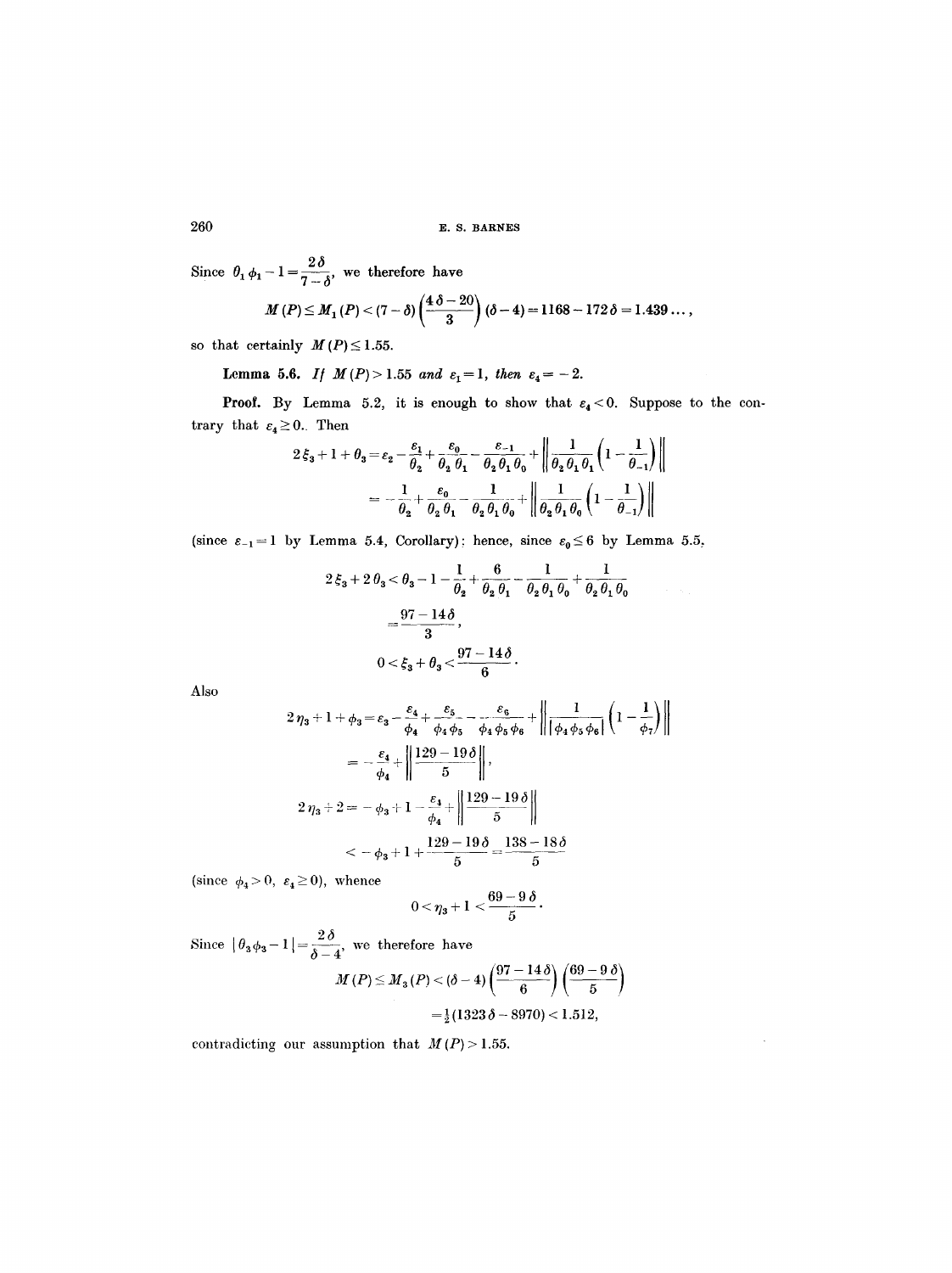**Lemma 5.7.** *If*  $M(P) > 1.55$  *and*  $\varepsilon_1 > 0$ , *then* 

$$
\varepsilon_{8\,n+1}=1,\ \varepsilon_{8\,n+2}=0,\ \varepsilon_{8\,n+3}=0,\ \varepsilon_{8\,n+4}=-2,\ \varepsilon_{8\,n+5}=0,\ \varepsilon_{8\,n+6},\ \varepsilon_{8\,n+7}=1
$$

*for all n, and*  $\varepsilon_{8n}=4$  *or 6 for each n.* 

**Proof.** If, for any n,  $\varepsilon_{8n+1} > 0$ , then preceding lemmas (with r replaced by  $8n+r$ ) show that

$$
\varepsilon_{8\,n-1}=1, \varepsilon_{8\,n}=4 \text{ or } 6, \varepsilon_{8\,n+2}=0, \varepsilon_{8\,n+3}=0, \varepsilon_{8\,n+4}=-2, \varepsilon_{8\,n+5}=0, \varepsilon_{8\,n+1}=0.
$$

If now  $\varepsilon_{8n-7}$  < 0, we have  $\varepsilon_{8n-1}=-1$  (replacing n by  $n-1$  and changing the sign of all  $\varepsilon_r$ ); hence  $\varepsilon_{8n-7} > 0$ . If  $\varepsilon_{8n+7} < 0$ , we have  $\varepsilon_{8n+4} = +2$  (considering the reversed sequence); hence  $\varepsilon_{8n+7}>0$ , and so  $\varepsilon_{8n+9}>0$ .

It now follows that if  $\varepsilon_{8n+1}>0$  for any n, then  $\varepsilon_{8n+1}>0$  for all n, and this now gives the result of the lemma.

Lemma 5.8. If  $\varepsilon_{8n} = \pm 4$  *for any n, then*  $M(P) < 1.577$ .

**Proof.** It suffices to show that  $M(P) < 1.577$  if  $\varepsilon_0 = 4$ . Using Lemma 7 we see that then  $\varepsilon_{-1}=1$ ,  $\varepsilon_0=4$ ,  $\varepsilon_1=1$ ,  $\varepsilon_2=0$ ,  $\varepsilon_3=0$ ,  $\varepsilon_4=-2$ ,  $\varepsilon_5=0$ ,  $\varepsilon_6=0$ ,  $\varepsilon_7=1$ ,  $\varepsilon_8=4$ or 6. Hence

$$
2\xi_3 + 1 + 0_3 = -\frac{1}{\theta_2} + \frac{4}{\theta_2 \theta_1} - \frac{1}{\theta_2 \theta_1 \theta_0} + \left\| \frac{1}{\theta_2 \theta_1 \theta_0} \left( 1 - \frac{1}{\theta_2 \theta_1} \right) \right\|
$$
  

$$
< -\frac{1}{\theta_2} + \frac{4}{\theta_2 \theta_1}
$$

(since  $\theta_2 \theta_1 \theta_0 > 0$ ); thus

 $\sim$ 

$$
\begin{gathered}2\,\xi_3 + 2\,\theta_3 + 2 < \theta_3 + 1 - \frac{1}{\theta_2} + \frac{4}{\theta_2\,\theta_1} = 23 - 3\,\delta,\\ 0 < \xi_3 + \theta_3 + 1 < \frac{23 - 3\,\delta}{2}.\end{gathered}
$$

Also

$$
2\eta_3 + 1 + \phi_3 = \frac{2}{\phi_4} + \frac{1}{\phi_4 \phi_5 \phi_6 \phi_7} - \frac{\varepsilon_8}{\phi_4 \cdots \phi_8} + \left\| \frac{1}{|\phi_4 \cdots \phi_8|} \left( 1 - \frac{1}{\phi_9} \right) \right\|
$$
  

$$
- 2\eta_3 - 2 - 2\phi_3 = -\phi_3 - 1 - \frac{2}{\phi_4} - \frac{1}{\phi_4 \cdots \phi_7} - \frac{\varepsilon_8}{|\phi_4 \cdots \phi_8|} + \left\| \frac{1}{|\phi_4 \cdots \phi_8|} \right\|
$$
  

$$
< -\phi_3 - 1 - \frac{2}{\phi_4} - \frac{1}{\phi_4 \cdots \phi_7} = \frac{31\delta - 206}{5}
$$
  

$$
4 > 1),
$$

(since  $\varepsilon_8 \geq 4$ 

$$
0<-(\eta_3+1+\phi_3)<\frac{31\,\delta-206}{10}
$$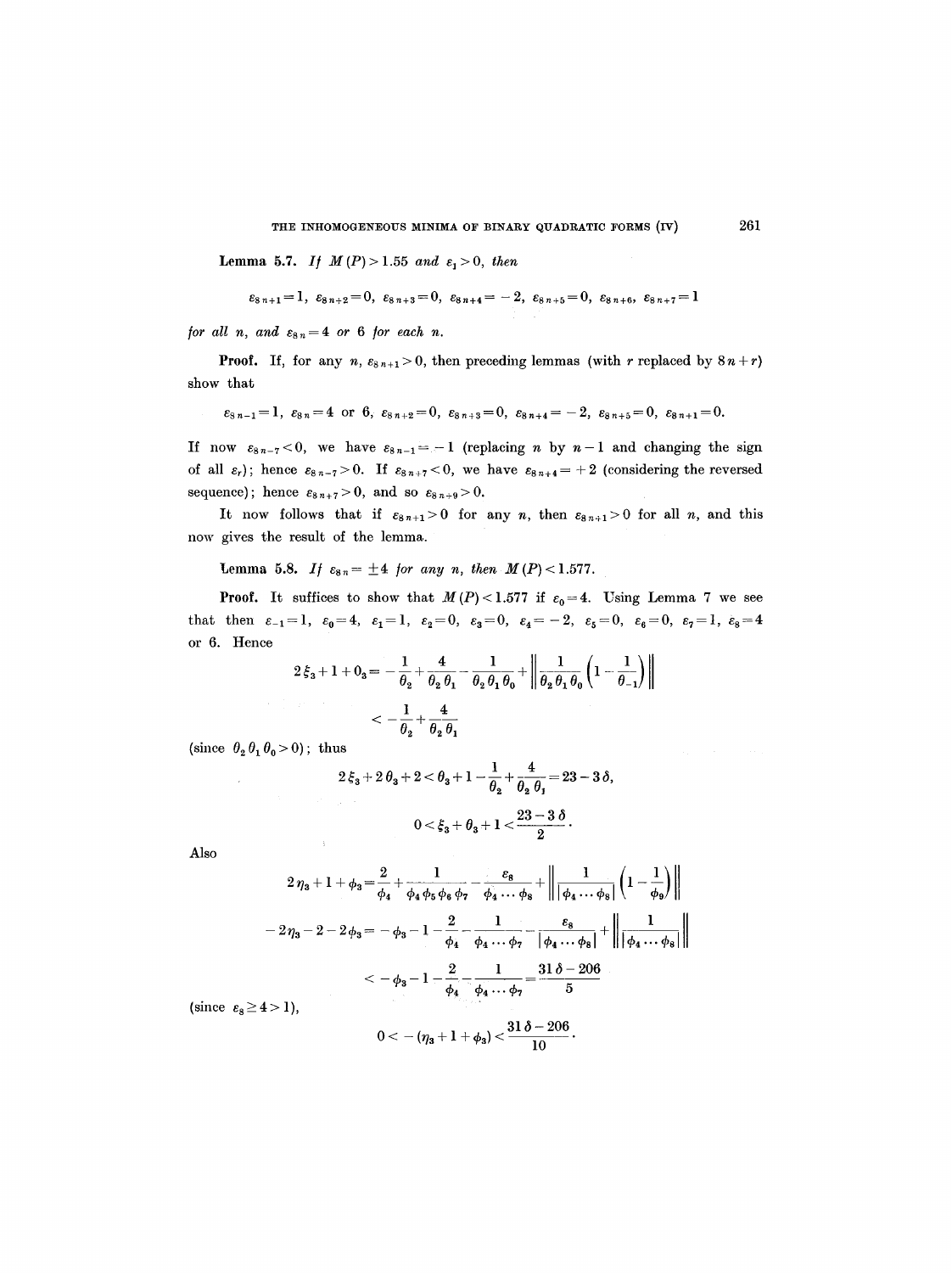Since  $|\theta_3 \phi_3 - 1| = \frac{2\delta}{\delta - 4}$ , it follows that

$$
M(P) \le M_3(P) < (\delta - 4) \left(\frac{23 - 3\,\delta}{2}\right) \left(\frac{31\,\delta - 206}{10}\right) \\
= 4864.5 - 717\,\delta \\
\le 4864.5 - 717\,(6.78232) = 1.57656.
$$

**Lemma 5.9.** *If*  $M(P) \ge 1.577$ , *then*  $\{\varepsilon_n\}$  *or*  $\{-\varepsilon_n\}$  *is the periodic chain given by* 

$$
\{\stackrel{x}{6}, 1, 0, 0, -2, 0, 0, \stackrel{x}{1}\}, \tag{5.3}
$$

 $where \; \; \varepsilon_0\!=\!6.$ 

Proof. This follows at once from Lemmas 5.7 and 5.8.

**Lemma 5.10.** *If the chains*  $\{a_n\}$ ,  $\{\varepsilon_n\}$  are given by (5.2), (5.3), *then* 

$$
M(P) = \frac{76877}{48668}.
$$

Proof. By (3.6) we have, in matrix notation,

$$
\begin{pmatrix} x_{n+1} \\ y_{n+1} \end{pmatrix} = \begin{pmatrix} 0 & 1 \\ -1 & -a_{n+1} \end{pmatrix} \begin{pmatrix} x_n \\ y_n \end{pmatrix} - \begin{pmatrix} 0 \\ k_n + 1 \end{pmatrix}
$$
 (5.4)

for all *n*, where  $2 k_n = a_{n+1} - \varepsilon_n$ . Since  $x_n, y_n$  are periodic in *n* with period 8, we have

$$
(x_8, y_8) = (x_0, y_0),
$$

and so we find that

$$
\begin{pmatrix} x_0 \\ y_0 \end{pmatrix} = \begin{pmatrix} x_8 \\ y_8 \end{pmatrix} = \begin{pmatrix} -781 & -10764 \\ 3588 & 49451 \end{pmatrix} \begin{pmatrix} x_0 \\ y_0 \end{pmatrix} - \begin{pmatrix} 170 & 781 \\ -781 & -3588 \end{pmatrix} \begin{pmatrix} 0 \\ 5 \end{pmatrix}
$$

$$
- \begin{pmatrix} -69 & -170 \\ 317 & 781 \end{pmatrix} \begin{pmatrix} 0 \\ 3 \end{pmatrix} - \begin{pmatrix} -32 & 69 \\ 147 & -317 \end{pmatrix} \begin{pmatrix} 0 \\ 2 \end{pmatrix}
$$

$$
- \begin{pmatrix} 2 & -5 \\ -9 & 23 \end{pmatrix} \begin{pmatrix} 0 \\ 5 \end{pmatrix} - \begin{pmatrix} 0 & 1 \\ -1 & -5 \end{pmatrix} \begin{pmatrix} 0 \\ 2 \end{pmatrix} - \begin{pmatrix} 0 \\ 3 \end{pmatrix},
$$

$$
\begin{pmatrix} 782 & 10764 \\ -3588 & -49450 \end{pmatrix} \begin{pmatrix} x_0 \\ y_0 \end{pmatrix} = \begin{pmatrix} -3510 \\ 16123 \end{pmatrix},
$$

$$
\begin{pmatrix} x_0 \\ y_0 \end{pmatrix} = -\frac{1}{48668} \begin{pmatrix} -49450 & -10764 \\ 3588 & 782 \end{pmatrix} \begin{pmatrix} -3510 \\ 16123 \end{pmatrix}
$$

$$
= -\frac{1}{48668} \begin{pmatrix} 21528 \\ 14306 \end{pmatrix},
$$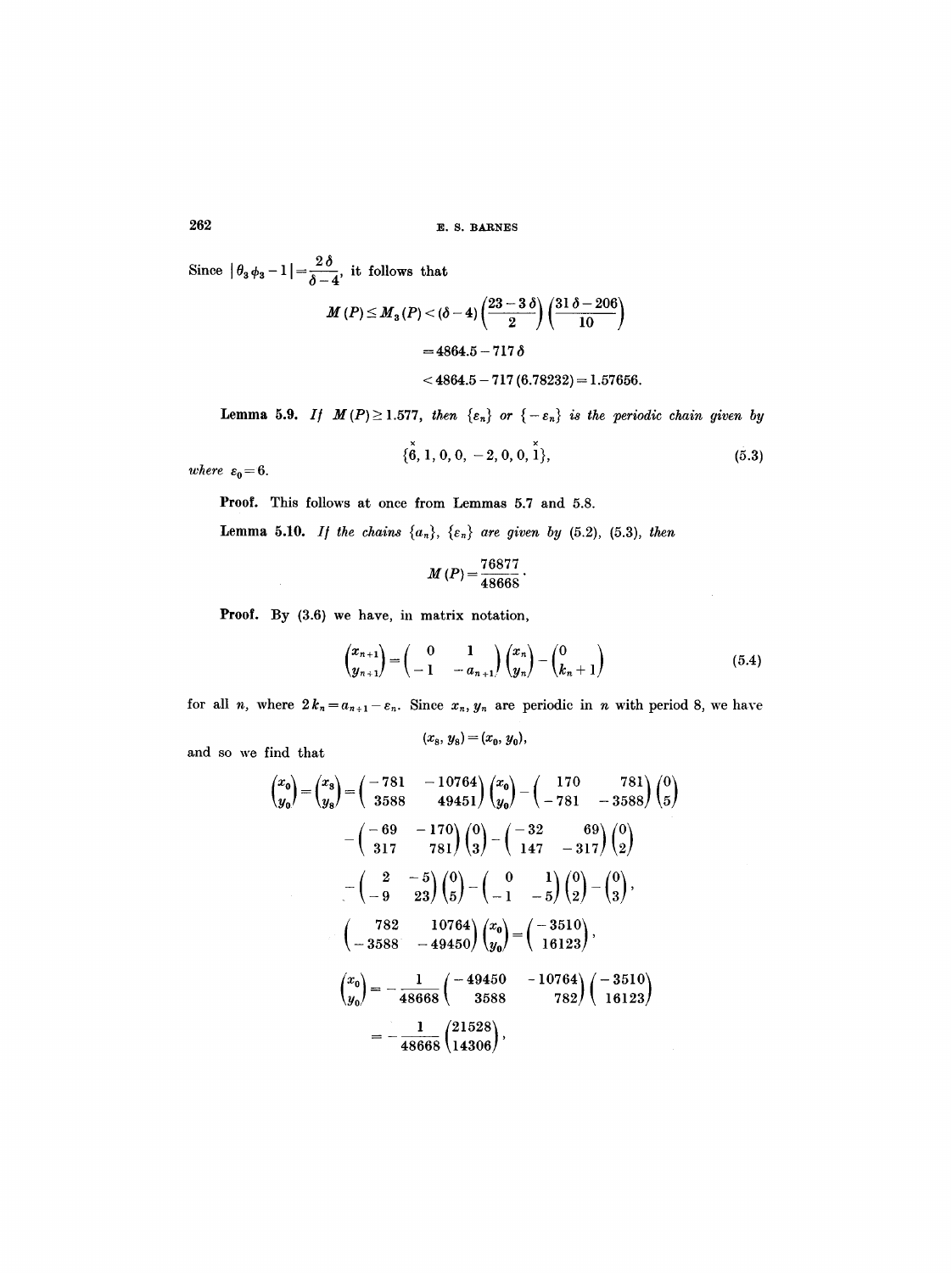whence

$$
(x_0, y_0) = \left(-\frac{468}{1058}, -\frac{311}{1058}\right).
$$

Using (5.4) successively, we now obtain

$$
(x_1, y_1) = \left(-\frac{311}{1058}, -\frac{468}{1058}\right),
$$
  

$$
(x_2, y_2) = \left(-\frac{468}{1058}, -\frac{523}{1058}\right),
$$
  

$$
(x_3, y_3) = \left(-\frac{523}{1058}, -\frac{602}{1058}\right),
$$
  

$$
(x_4, y_4) = \left(-\frac{602}{1058}, -\frac{681}{1058}\right).
$$

By symmetry and periodicity we clearly have

$$
M(P)=\min\ \{M_1(P),\ \ M_2(P),\ \ M_3(P),\ \ M_4(P)\},
$$

where, by (3.2),

 $M_{n}(P)=\min\ \{|f_{n}(x_{n},y_{n})|,~~|f_{n}(1+x_{n},y_{n})|,~~|f_{n}(x_{n},1+y_{n})|,~~|f_{n}(1+x_{n},1+y_{n})|\}.$ 

Here we find easily that

$$
f_1(x, y) = 3x^2 + 14xy + y^2
$$
  
\n
$$
f_2(x, y) = 6x^2 + 16xy + 3y^2,
$$
  
\n
$$
f_3(x, y) = -5x^2 + 8xy + 6y^2,
$$
  
\n
$$
f_4(x, y) = 2x^2 + 12xy - 5y^2,
$$

 $\sim$ 

and a straightforward calculation gives

$$
M_1(P) = -f_1\left(-\frac{311}{1058}, \frac{590}{1058}\right) = \frac{83939}{48668},
$$
  
\n
$$
M_2(P) = -f_2\left(-\frac{468}{1058}, \frac{535}{1058}\right) = \frac{79707}{48668},
$$
  
\n
$$
M_3(P) = f_3\left(\frac{535}{1058}, \frac{456}{1058}\right) = \frac{76877}{48668},
$$
  
\n
$$
M_4(P) = f_4\left(\frac{456}{1058}, \frac{377}{1058}\right) = \frac{76877}{48668}.
$$